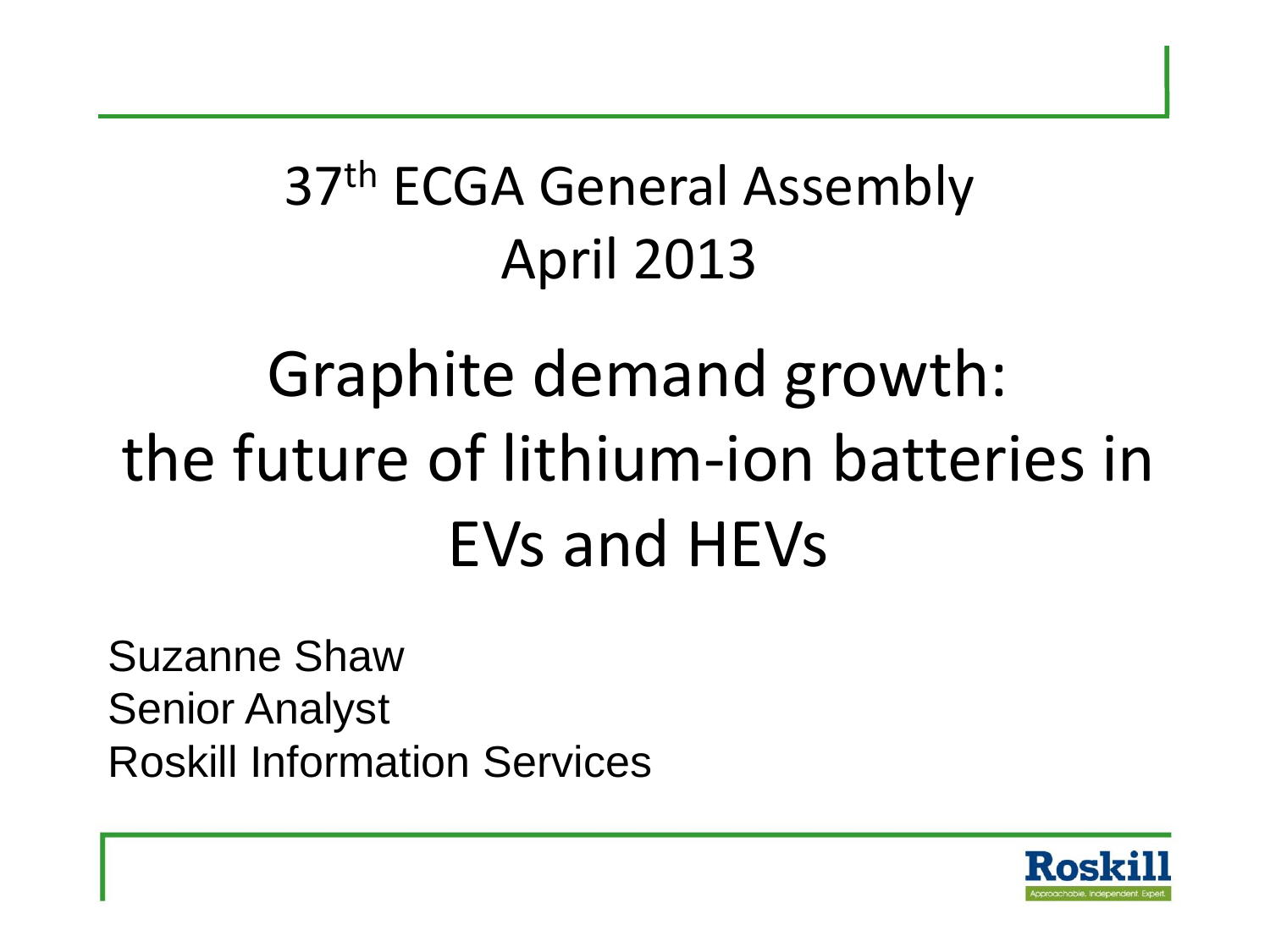The statements in this presentation represent the considered views of Roskill Information Services Ltd. It includes certain statements that may be deemed "forward-looking statements". All statements in this presentation, other than statements of historical facts, that address future market developments, government actions and events, are forward-looking statements. Although Roskill Information Services Ltd. believes the outcomes expressed in such forward-looking statements are based on reasonable assumptions, such statements are not guarantees of future performance and actual results or developments may differ materially from those in forward-looking statements. Factors that could cause actual results to differ materially from those in forward-looking statements include changes in general economic, market or business conditions.

While Roskill Information Services Ltd. has made every reasonable effort to ensure the veracity of the information presented it cannot expressly guarantee the accuracy and reliability of the estimates, forecasts and conclusions contained herein. Accordingly, the statements in the presentation should be used for general guidance only.

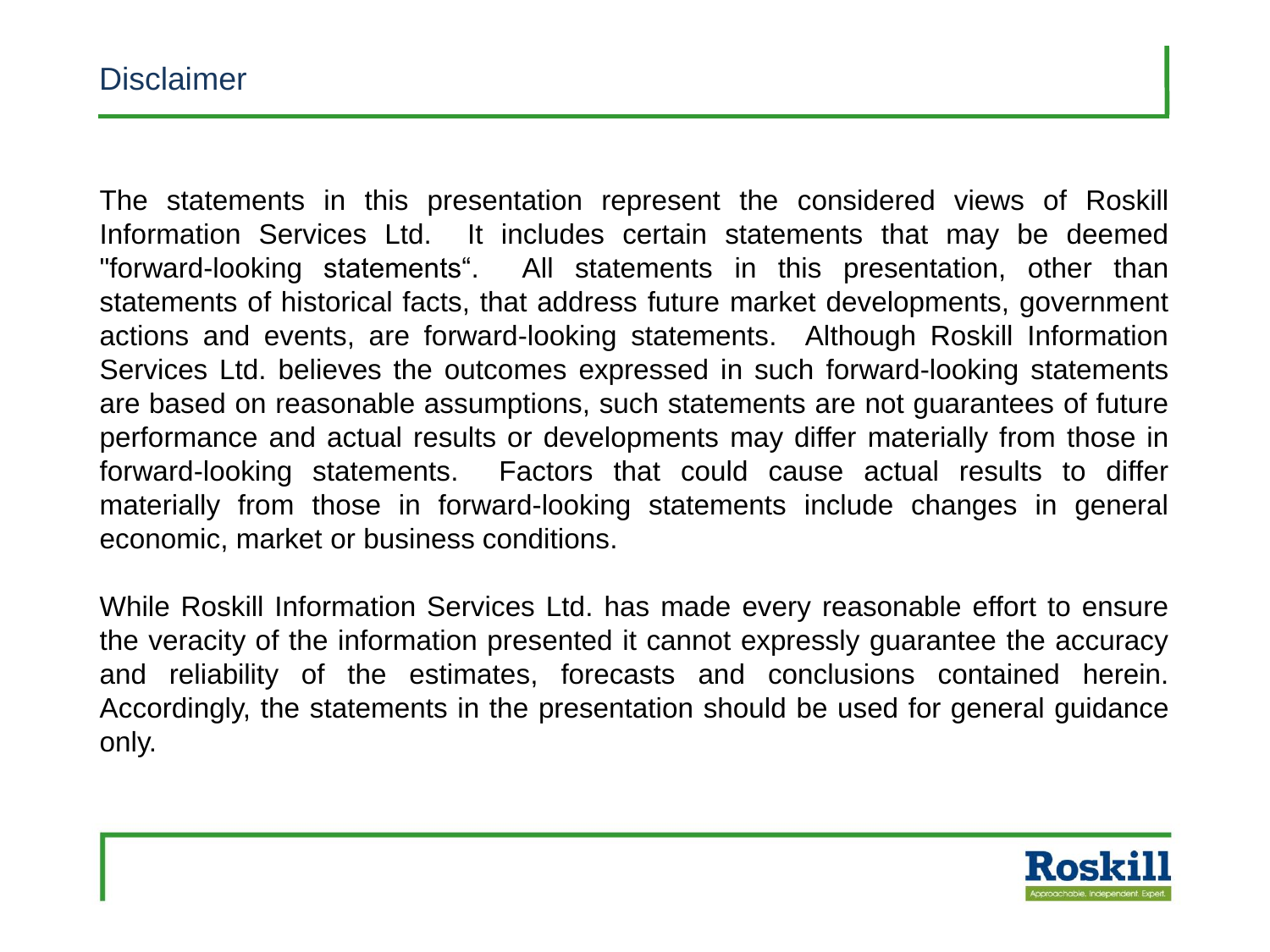- Overview of the graphite market
- Lithium-ion battery trends and applications
- Lithium-ion batteries in EVs and HEVs
- Recent and future trends in the uptake of EVs and HEVs
- Graphite consumption in lithium-ion and other batteries
- What does the future hold for the graphite industry?
- Summary

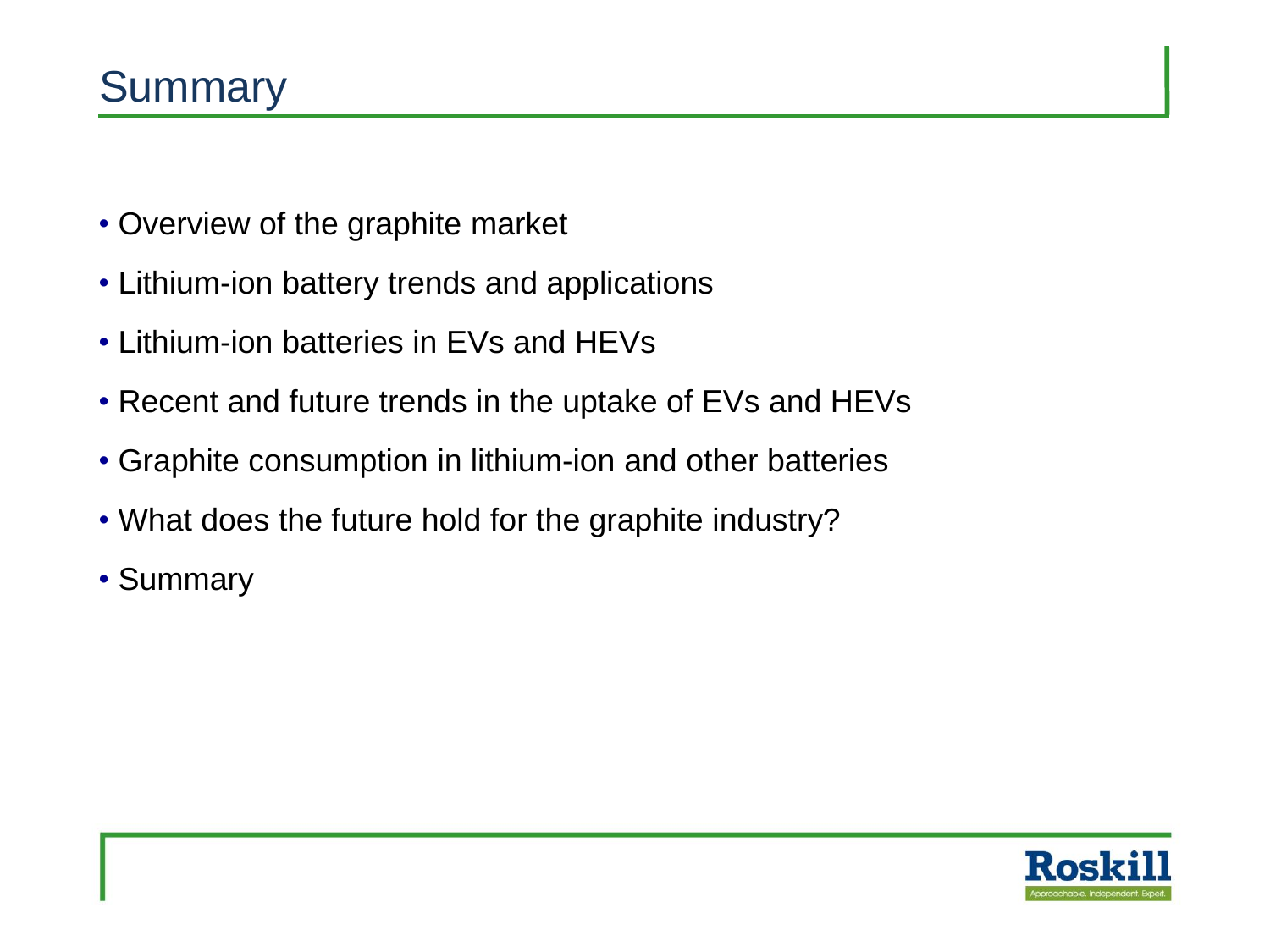# **Overview of the graphite market**

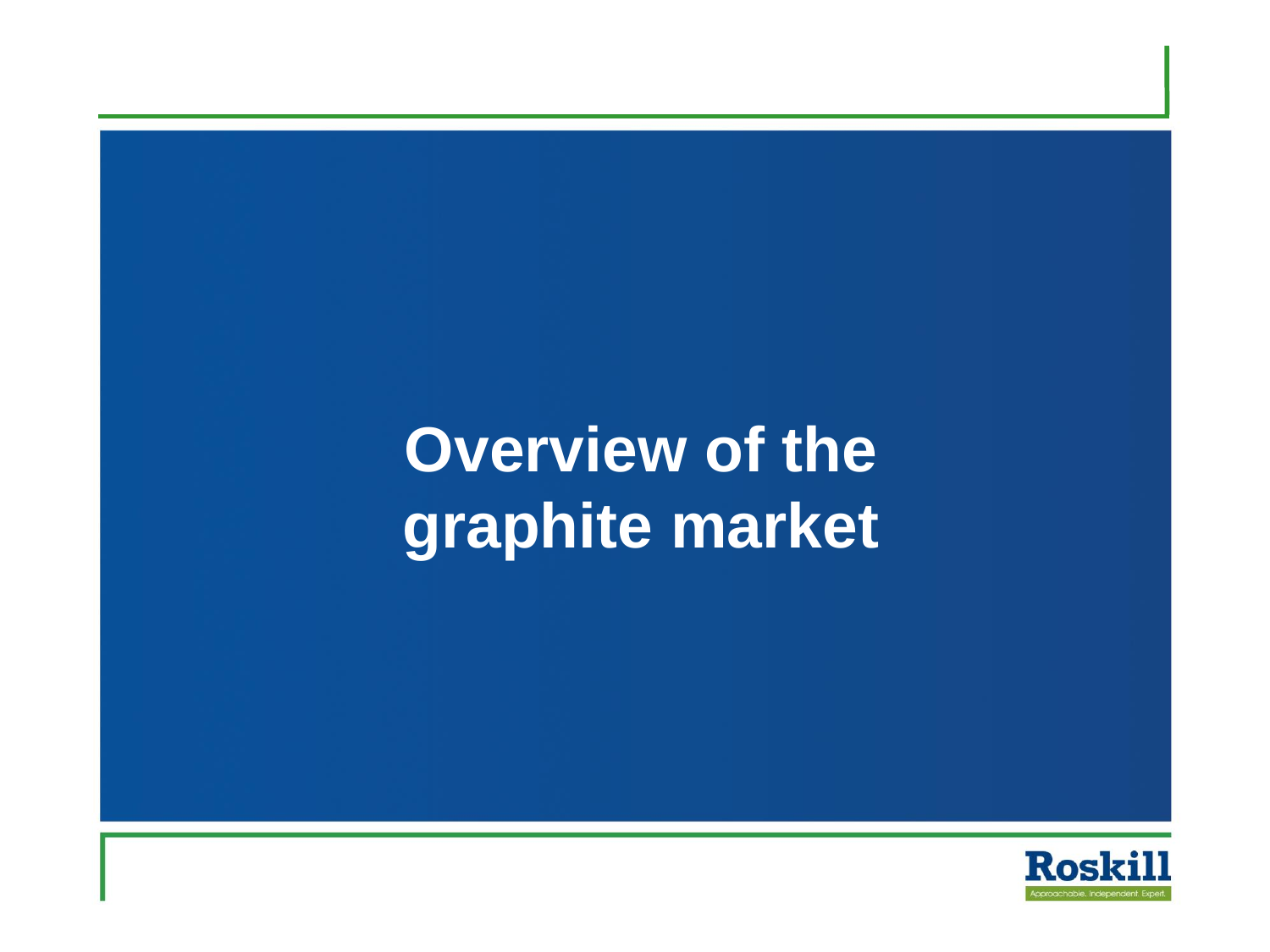#### Global graphite demand, 2012



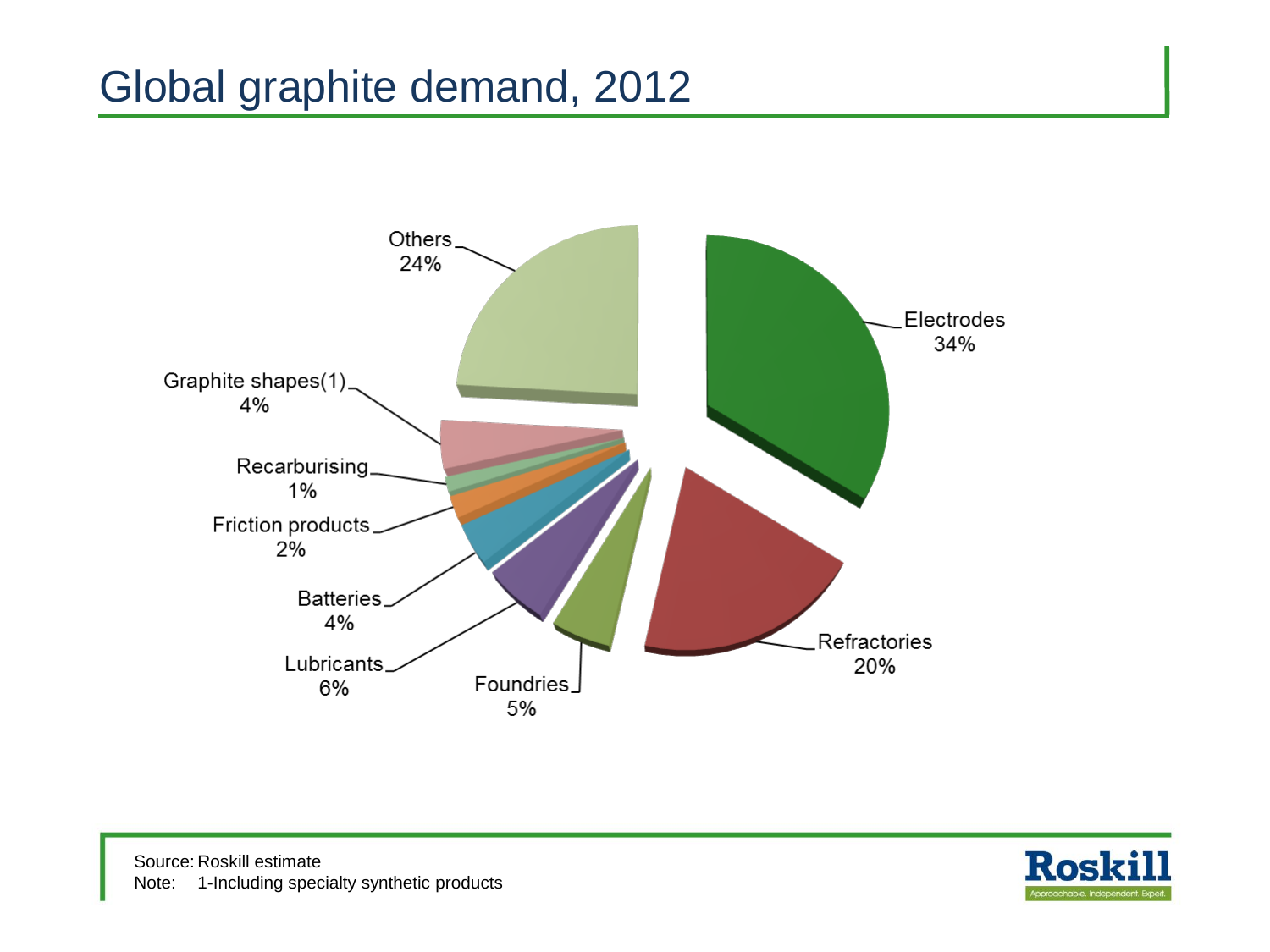#### Regional demand for graphite, 2004-2011 (kt)



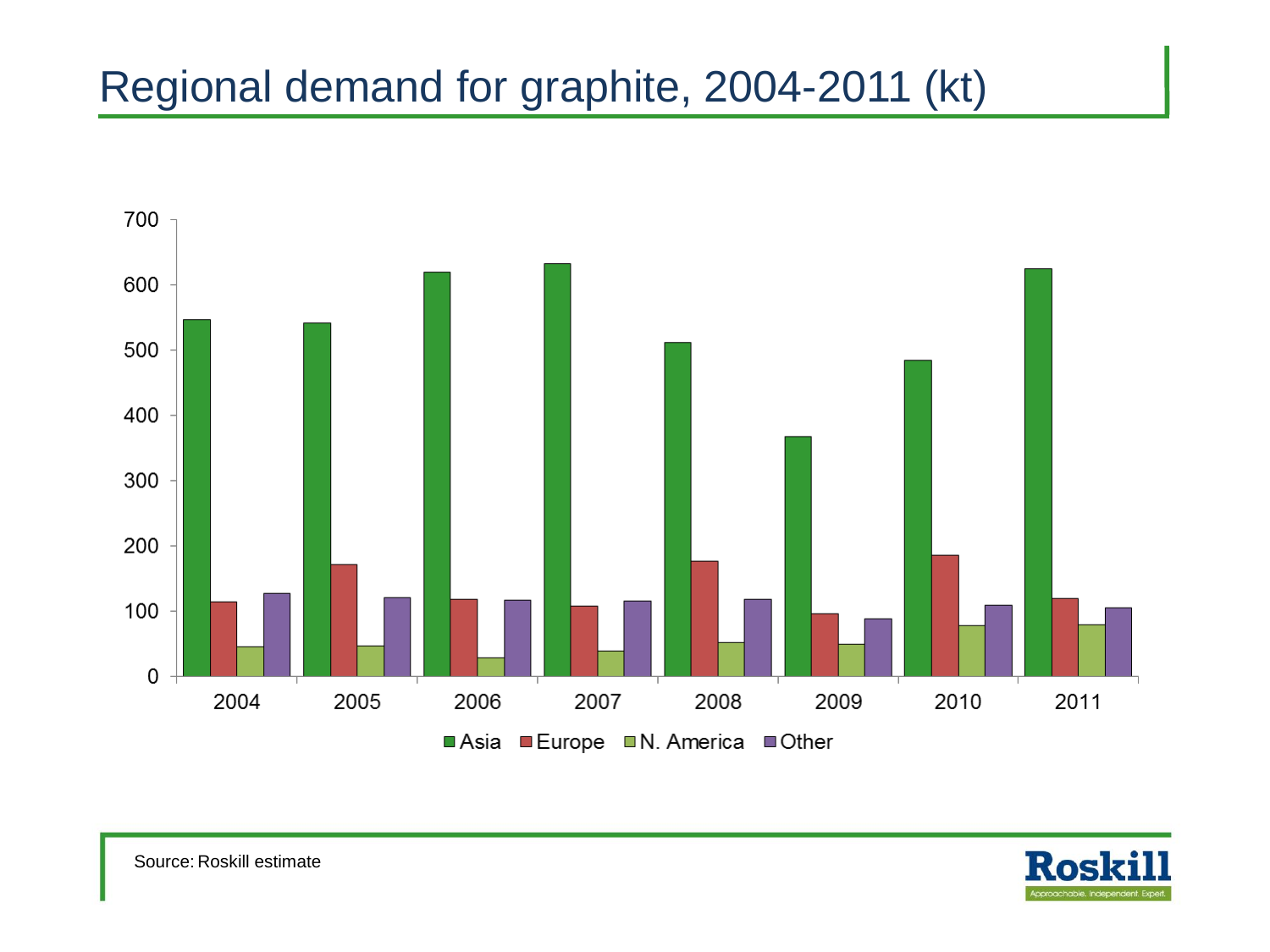#### Regional demand for graphite by end-use, 2011





Source: Roskill estimate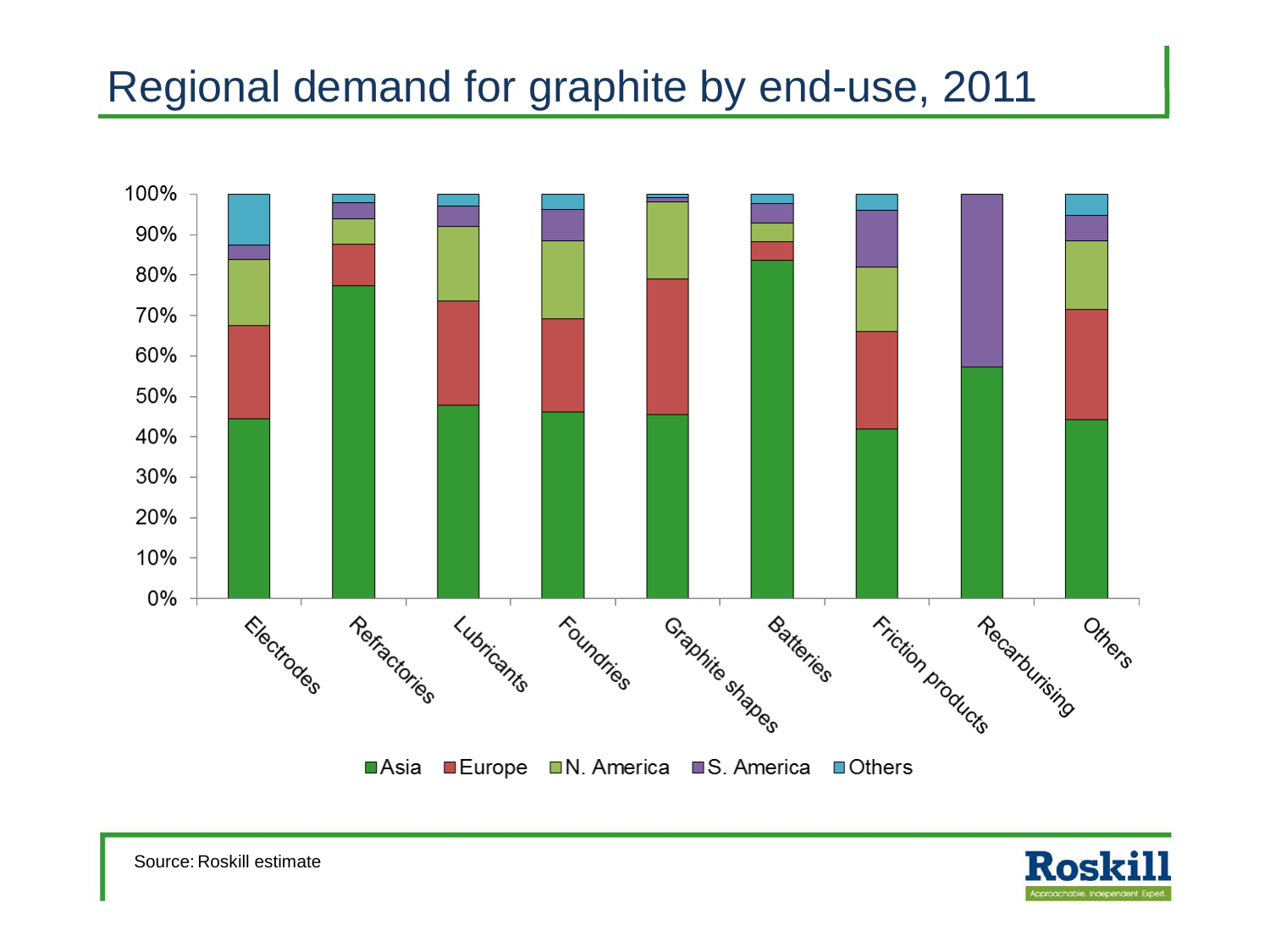#### Global graphite market overview, 2012

- Global demand for graphite was 2.50Mt and production 2.26Mt (constrained amorphous production in Hunan)
- Batteries accounted for ~95,000t of graphite demand (68% natural and 32% synthetic)
- By far the largest graphite demand for use in batteries comes from Asia, around 50-55%
- Graphite demand is recovering as we come out of the global economic downturn
- Future demand could increase significantly if EVs and HEVs take off

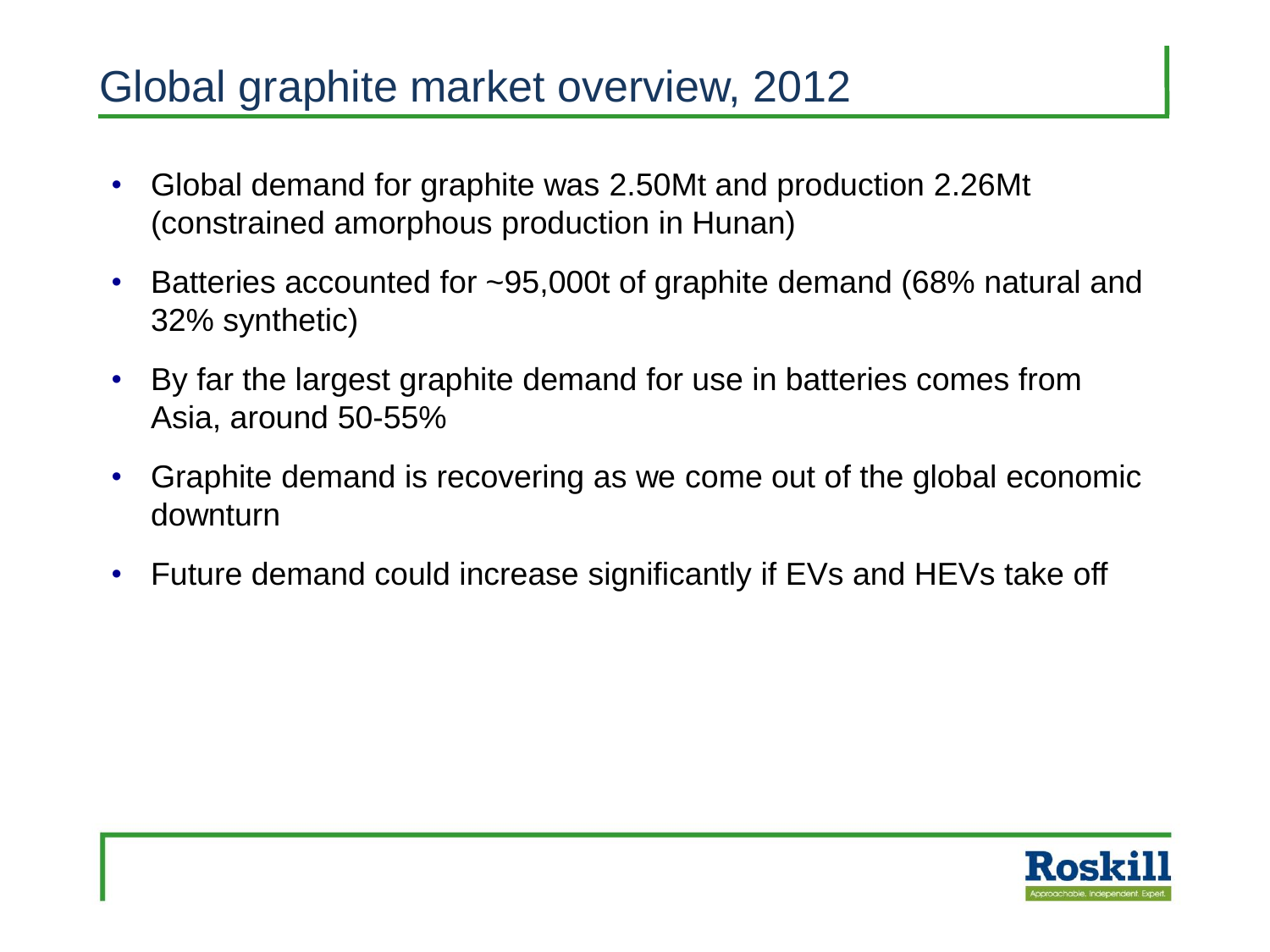# **The role of lithium-ion batteries**

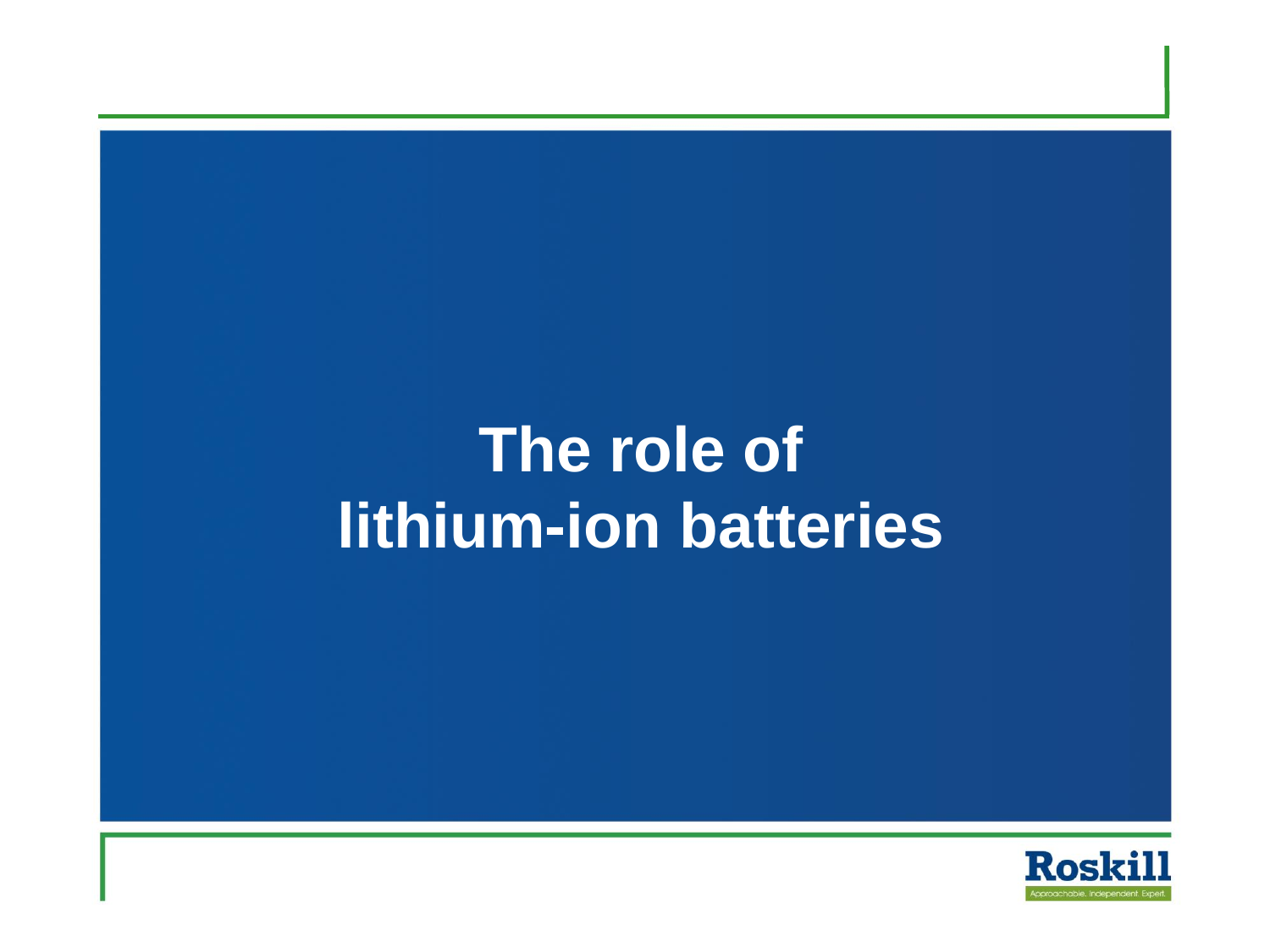#### Lithium-ion Vs. NiMH

| <b>Typical properties of NiMH and Li-ion battery systems</b> |                           |                          |  |  |  |
|--------------------------------------------------------------|---------------------------|--------------------------|--|--|--|
|                                                              | <b>NiMH</b>               | Li-ion                   |  |  |  |
| Nominal voltage (V)                                          | 1.2                       | 3.7                      |  |  |  |
| Positive electrode                                           | Nickel hydroxide          | Lithium-cobalt oxide     |  |  |  |
| Electrolyte solution                                         | Potassium hydroxide       | Organic electrolyte      |  |  |  |
| Negative electrode                                           | Hydrogen absorption alloy | Carbon                   |  |  |  |
| Energy density                                               |                           |                          |  |  |  |
| (Wh/l)                                                       | 200                       | 370                      |  |  |  |
| (Wh/kg)                                                      | 80                        | 170                      |  |  |  |
| Temperature range (°C)                                       | $-20$ to 60               | $-20$ to $60$            |  |  |  |
| Advantages                                                   | heavy duty use            | heavy duty use           |  |  |  |
|                                                              | no heavy metals           | high voltage             |  |  |  |
|                                                              | high capacity             | no memory effect         |  |  |  |
|                                                              | charge cycle of 500       | low self-discharge       |  |  |  |
|                                                              |                           |                          |  |  |  |
| Applications                                                 | portable OA equipment     | portable OA equipment    |  |  |  |
|                                                              | portable AV equipment     | portable AV equipment    |  |  |  |
|                                                              | power tools               | radiotelegraphic systems |  |  |  |
|                                                              | medical instruments       | cameras                  |  |  |  |
|                                                              | electric cars             | electric cars            |  |  |  |

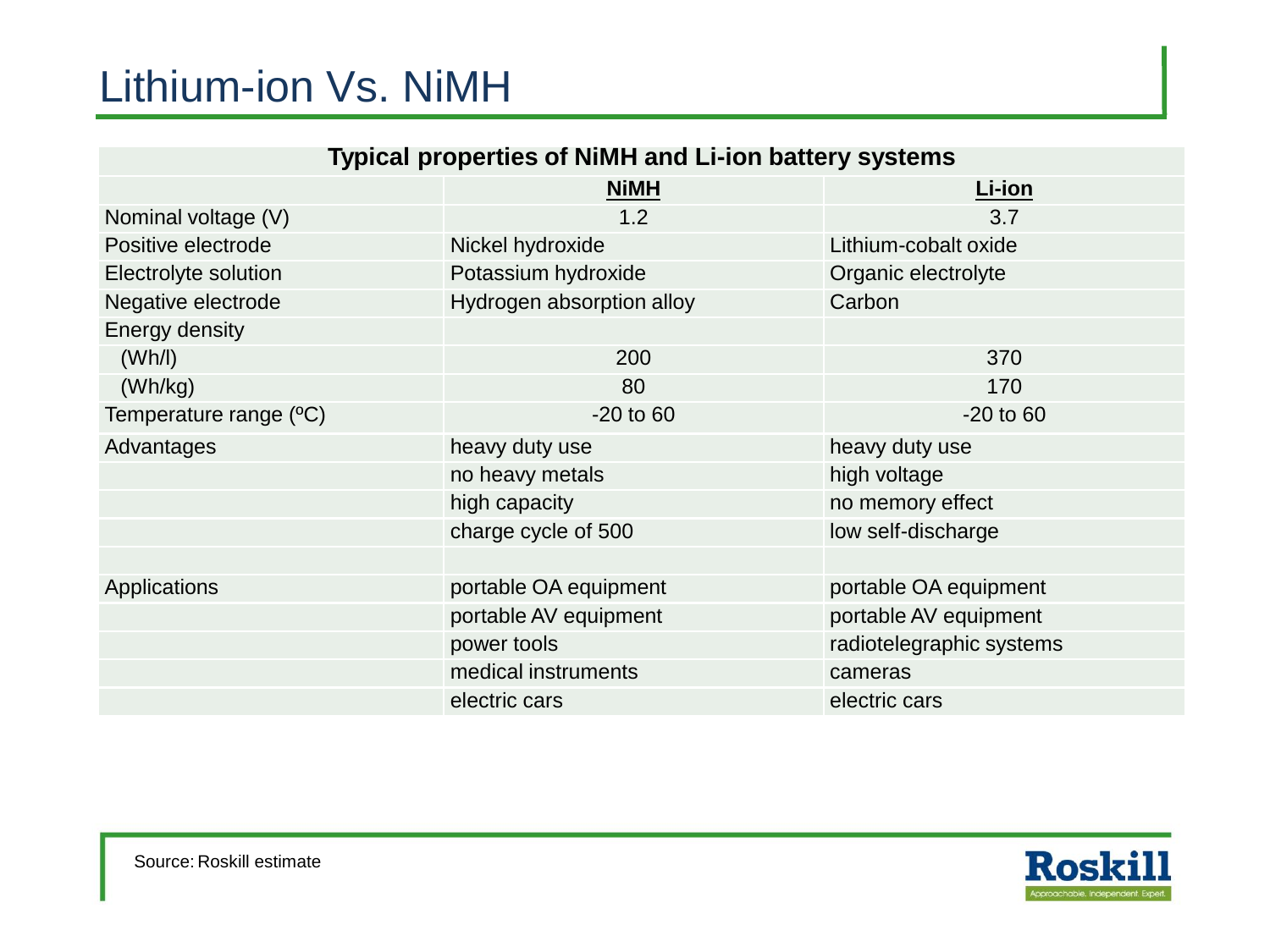### Global secondary battery production (M cells)





Source: Roskill estimate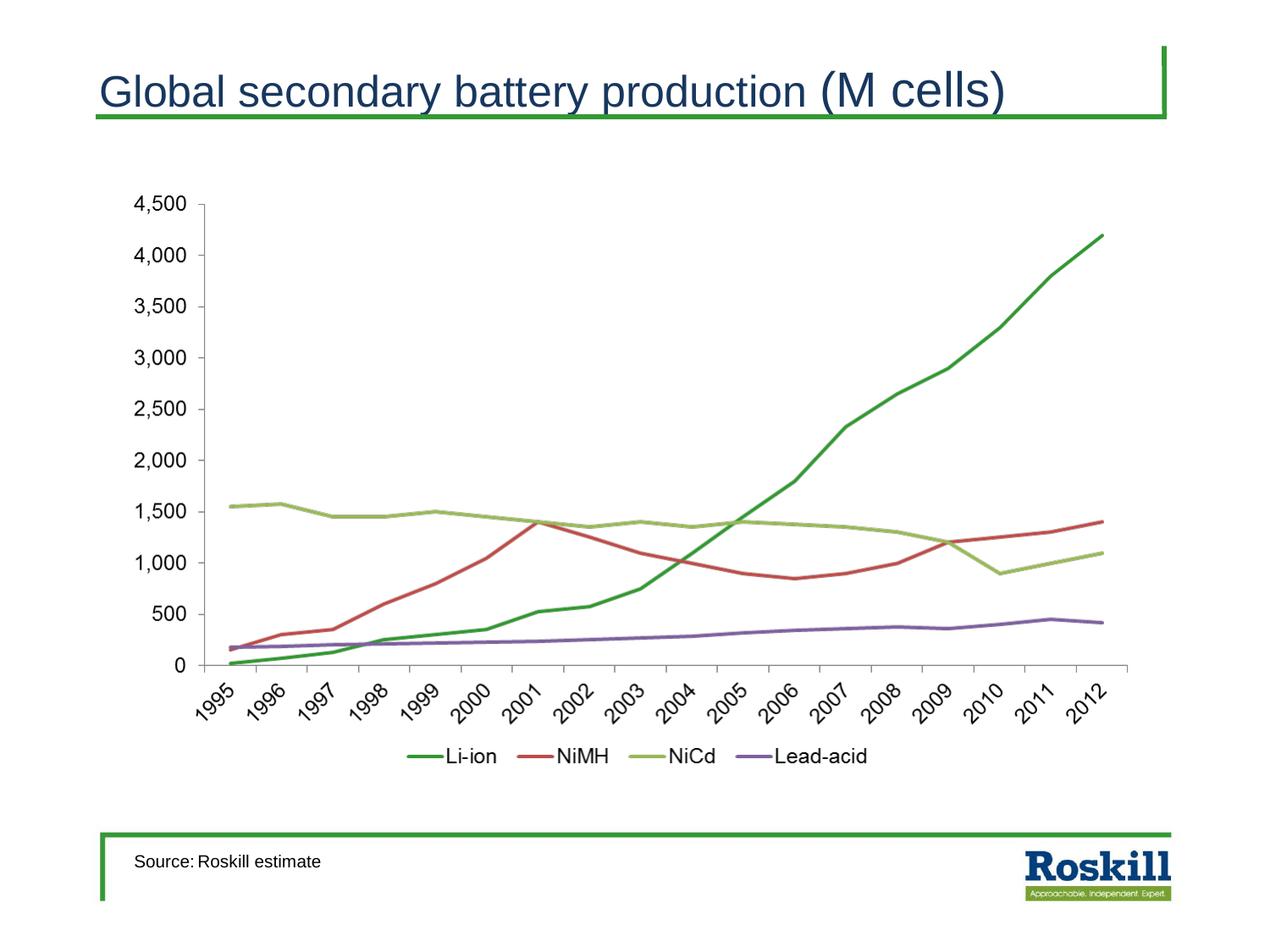#### Global secondary battery production



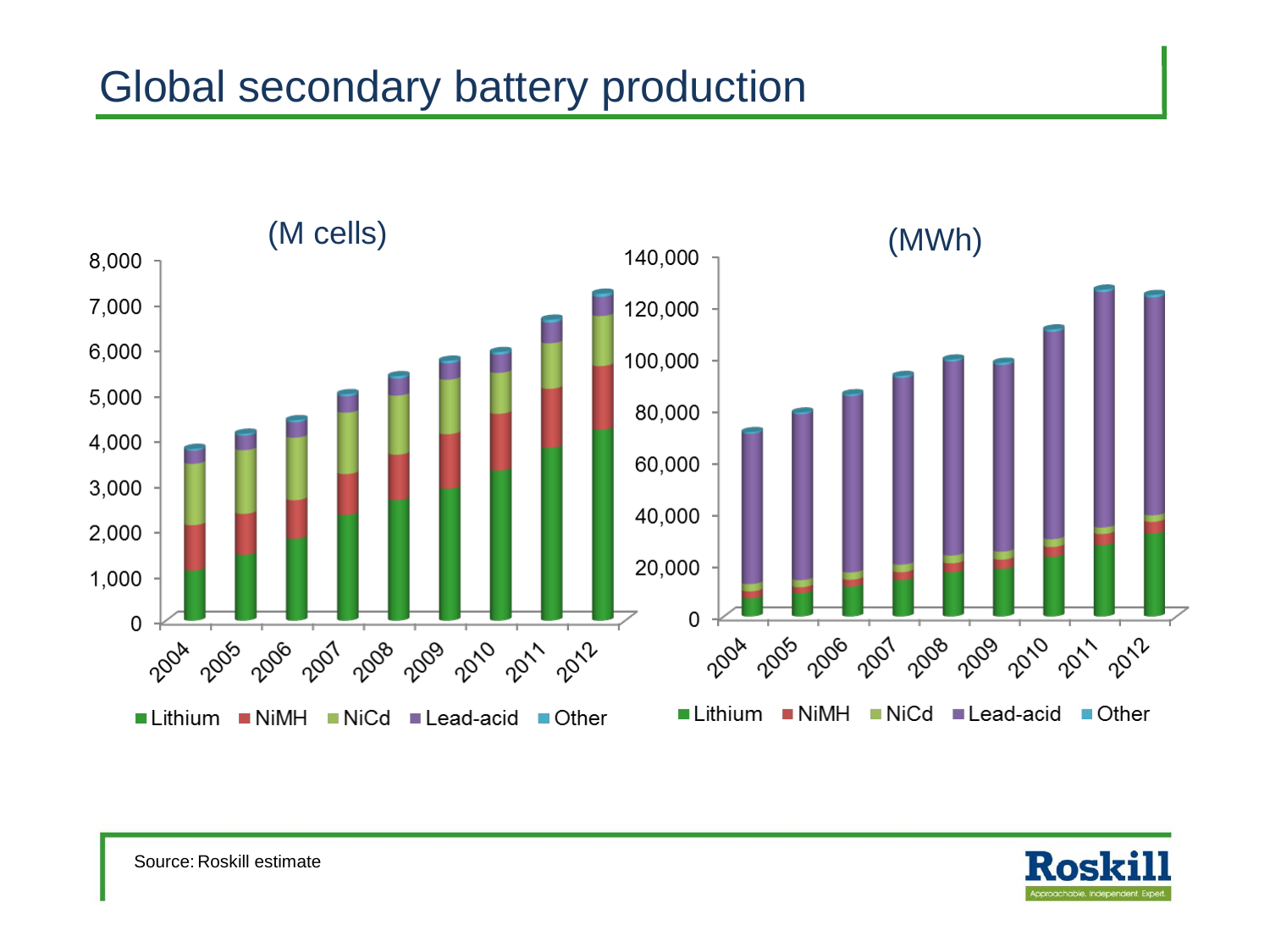### Regional secondary battery production (M cells)





Source: Roskill estimate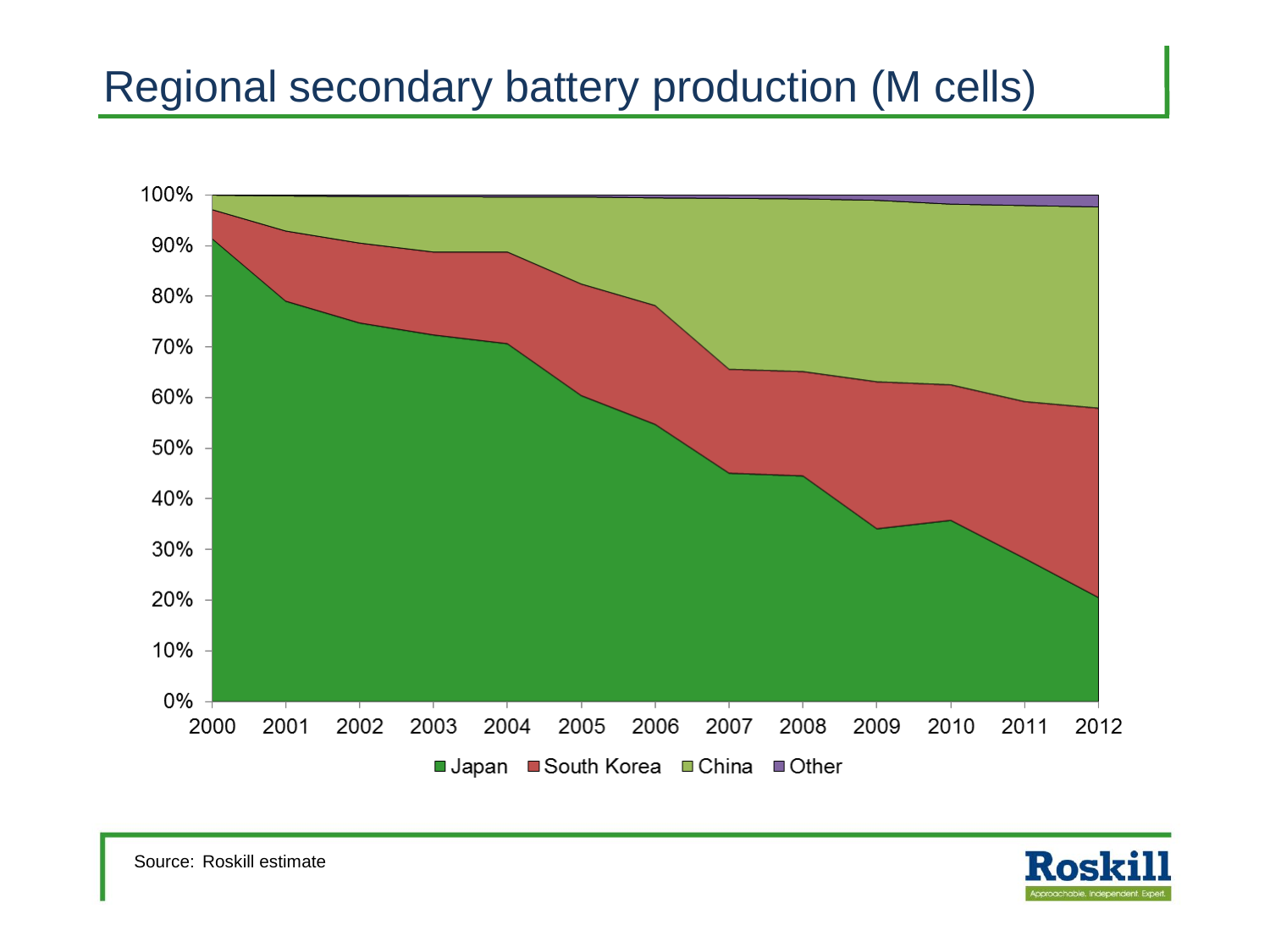#### Global secondary battery consumption, 2012





Source: Roskill estimate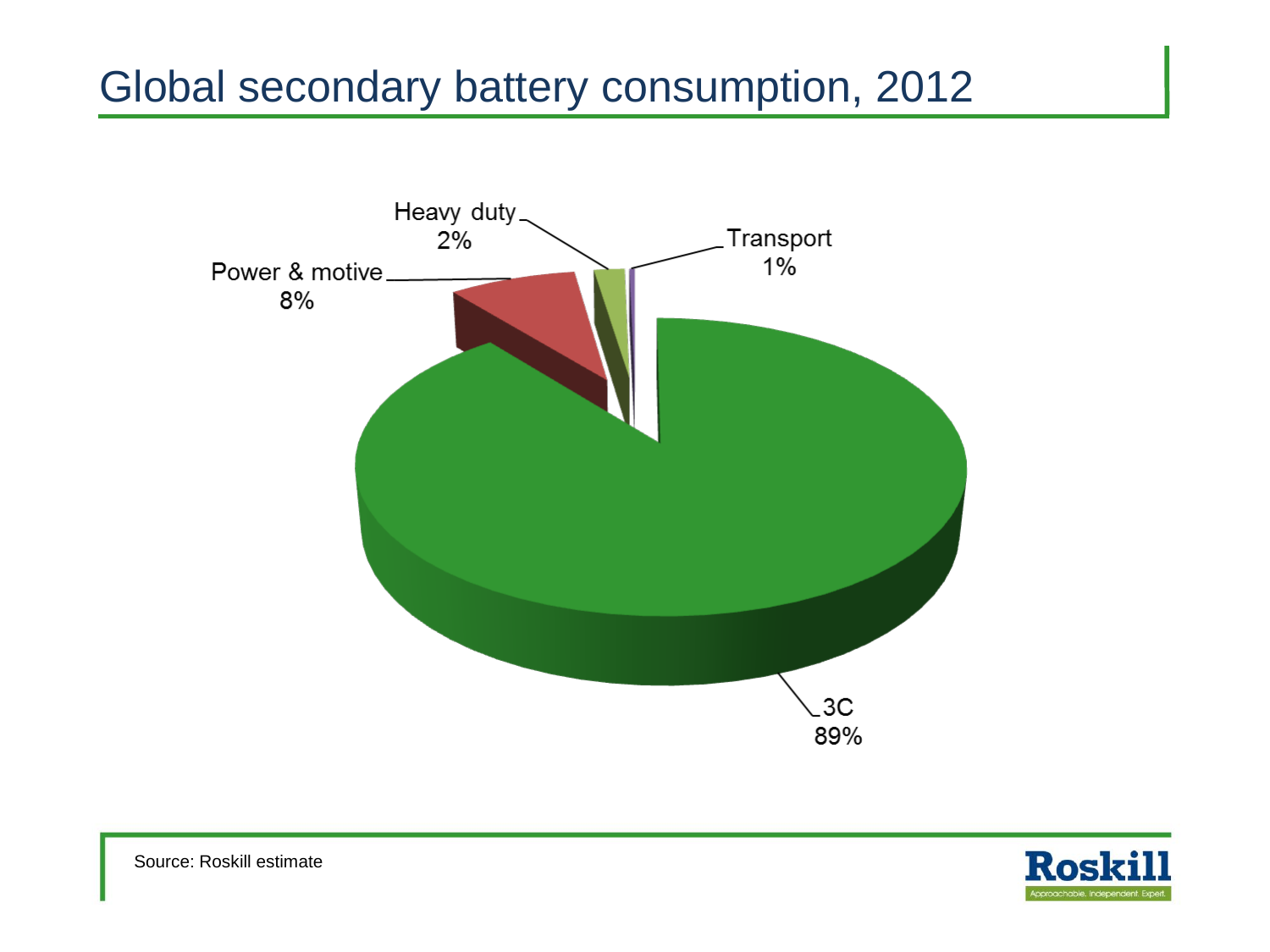# **EV and HEV applications for lithium-ions**

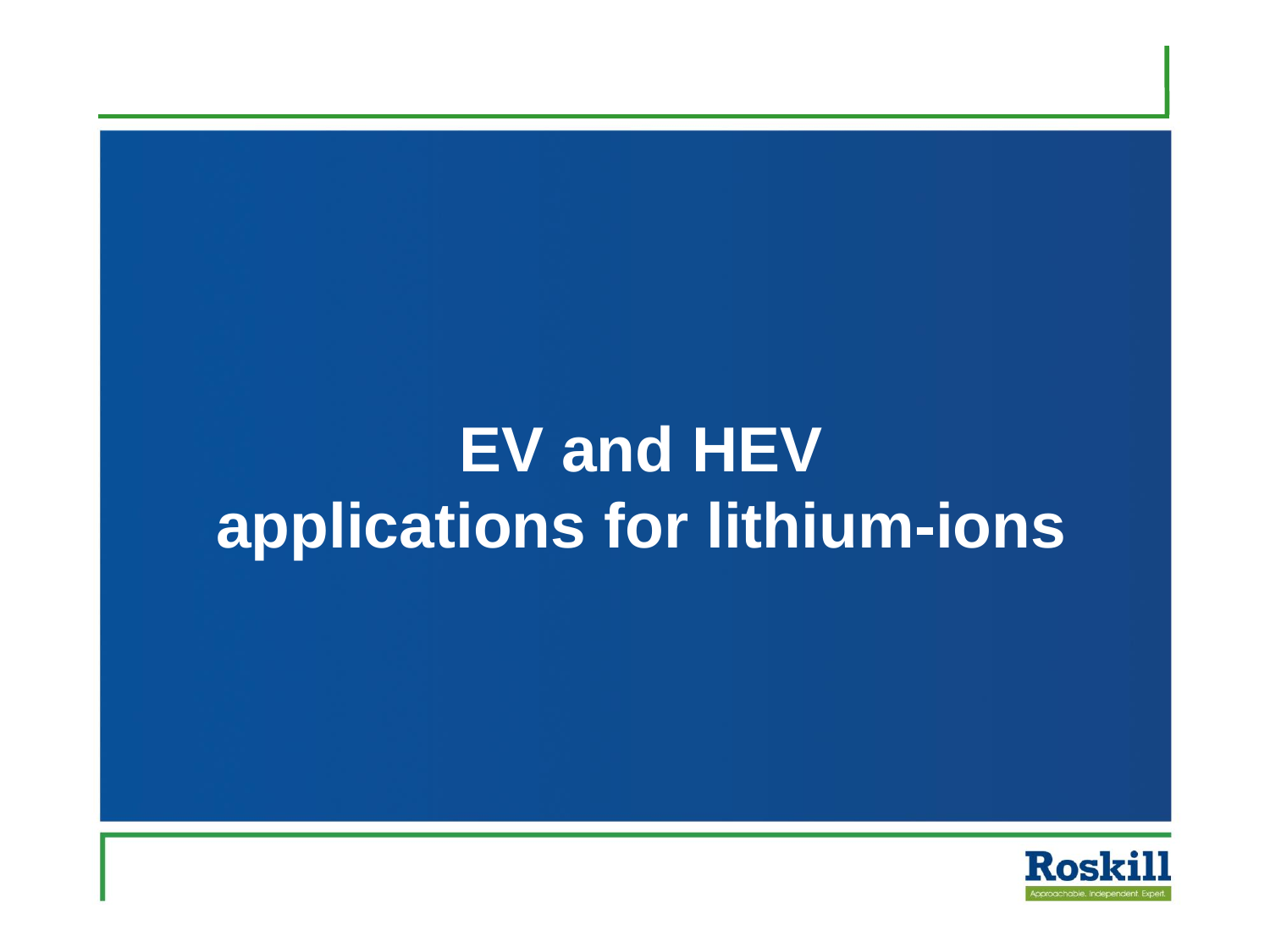### Different HEV and EV technologies

- HEV hybrid electric vehicle:
	- battery supplements engine
	- recharge using excess energy from vehicle
	- several types: full, power assist, mild/micro
- PHEV plug-in hybrid electric vehicle:
	- recharge from external source
	- small engine to charge battery during use
- FV electric vehicle:
	- powered only by battery
	- recharge from external source
	- limited distance



http://www.pro-zev.com



Source: Magna international

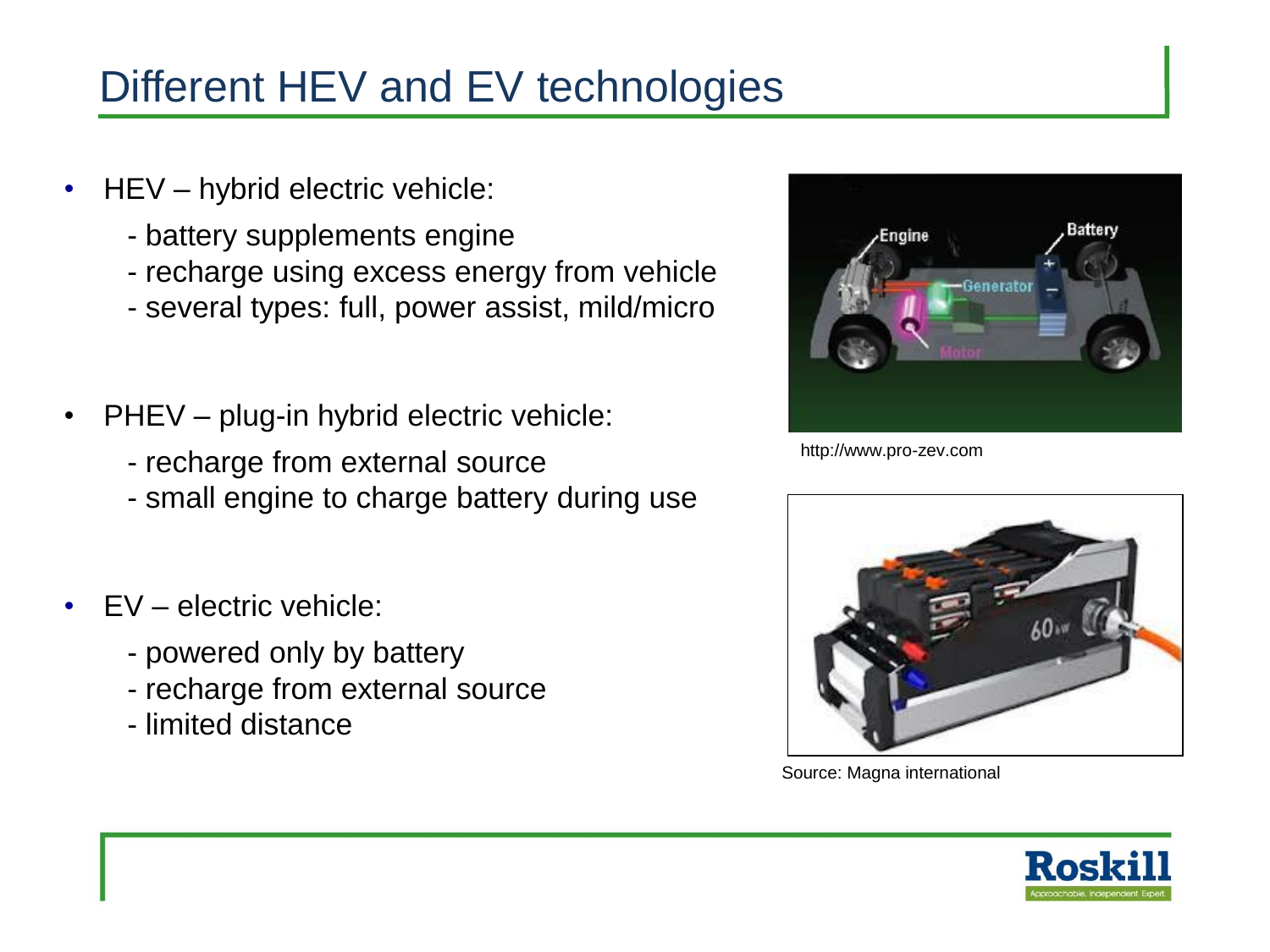#### Why use batteries in cars?

- HEVs/EVs offer better fuel efficiency
- Operating costs are also lower for HEVs/EVs (although initial purchase cost is higher)
- Increasing environmental legislation on a global scale
- Consumers choosing to be green
- Battery systems are smaller and lighter than a traditional engine

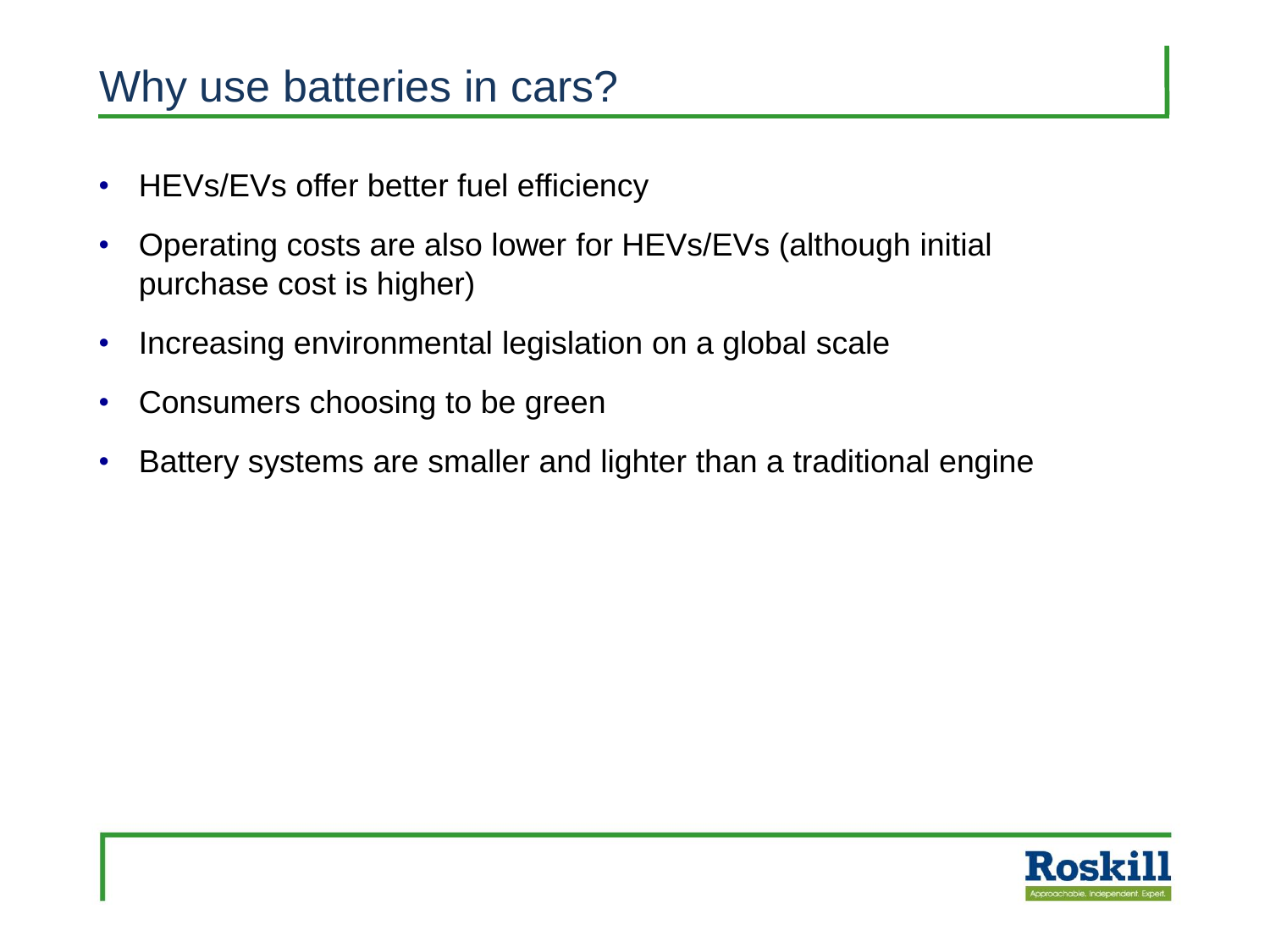#### Energy density of vehicle fuels and batteries

| <b>Energy source</b>                | <b>Nominal energy density (Wh/kg)</b> |
|-------------------------------------|---------------------------------------|
| Hydrogen                            | 28,000                                |
| <b>Gasoline</b>                     | 12,300                                |
| <b>Natural gas</b>                  | 9,350                                 |
| Coal (bituminous)                   | 8,200                                 |
| <b>Methanol</b>                     | 6,200                                 |
| Lithium-ion battery (various types) | 110-160                               |
| Nickel-metal hydride battery        | 60-120                                |
| Lead-acid battery (sealed)          | $30 - 50$                             |

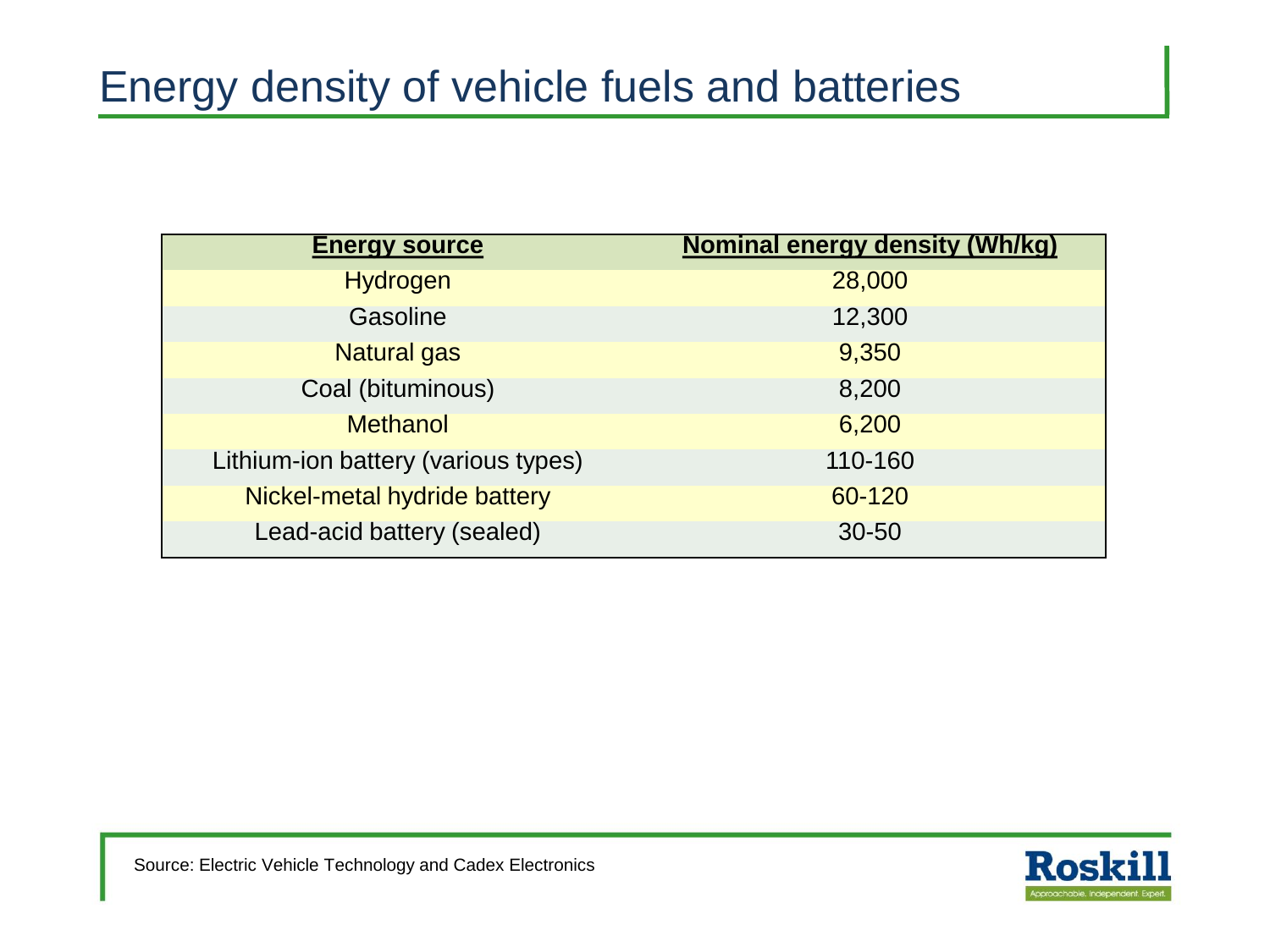### EU Emission standards for passenger vehicles (g/km)

| <b>Directive</b>       | <b>Date</b>     | $\underline{\mathbf{CO}}$ | <b>THC</b> | <b>NMHC</b> | <b>NOx</b> | HC+NOx     | <b>PM</b>          |
|------------------------|-----------------|---------------------------|------------|-------------|------------|------------|--------------------|
| <b>Diesel vehicles</b> |                 |                           |            |             |            |            |                    |
| Euro 1                 | <b>Jul 1992</b> | 2.72                      |            | $\cdots$    | $\cdots$   | 0.97       | 0.14               |
| Euro <sub>2</sub>      | <b>Jan 1996</b> | 1.0                       | $\cdots$   | $\cdots$    | $\cdots$   | 0.7        | 0.08               |
| Euro 3                 | Jan 2000        | 0.64                      | $\ddotsc$  | $\cdots$    | 0.50       | 0.56       | 0.05               |
| Euro 4                 | Jan 2005        | 0.50                      | $\cdots$   | $\cdots$    | 0.25       | 0.30       | 0.025              |
| Euro 5                 | Sep 2009        | 0.500                     |            | $\cdots$    | 0.180      | 0.230      | 0.005              |
| Euro 6                 | Sep 2014        | 0.500                     | $\cdots$   | $\cdots$    | 0.080      | 0.170      | 0.005              |
| <b>Petrol vehicles</b> |                 |                           |            |             |            |            |                    |
| Euro 1                 | <b>Jul 1992</b> | 2.72                      | $\ddotsc$  | $\cdots$    | $\cdots$   | 0.97(1.13) | $\ddotsc$          |
| Euro 2                 | Jan 1996        | 2.2                       | $\cdots$   | $\cdots$    | $\cdots$   | 0.5        |                    |
| Eur <u>o</u> 3         | Jan 2000        | 2.3                       | 0.20       | $\cdots$    | 0.15       | $\cdots$   | $\ddotsc$          |
| Euro 4                 | Jan 2005        | 1.0                       | 0.10       | $\cdots$    | 0.08       | $\cdots$   | $\cdots$           |
| Euro 5                 | Sep 2009        | 1.000                     | 0.100      | 0.068       | 0.060      |            | 0.005 <sup>2</sup> |
| Euro 6                 | Sep 2014        | 1.000                     | 0.100      | 0.068       | 0.060      | $\ddotsc$  | 0.005 <sup>2</sup> |

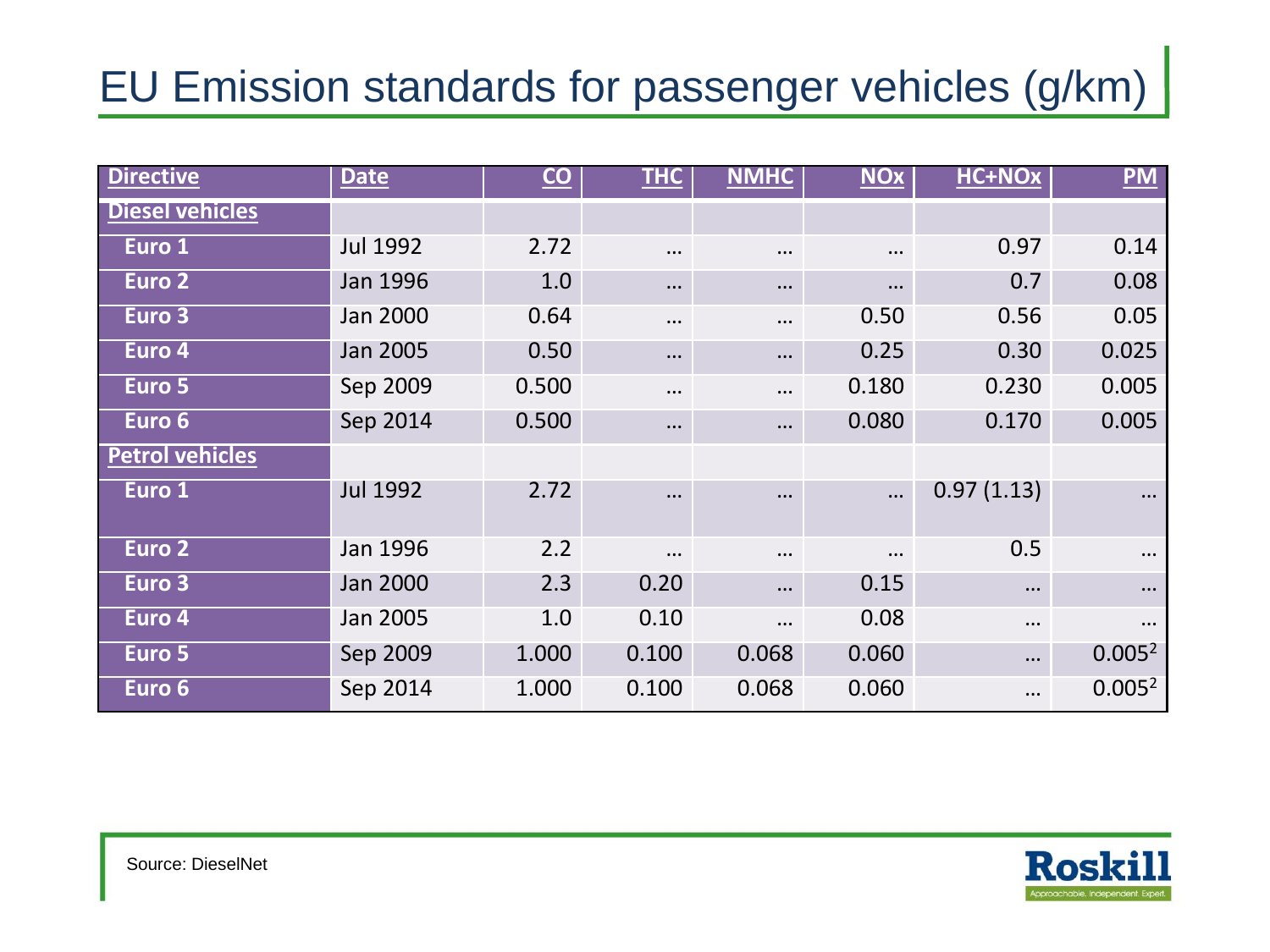# **Trends in vehicle production**

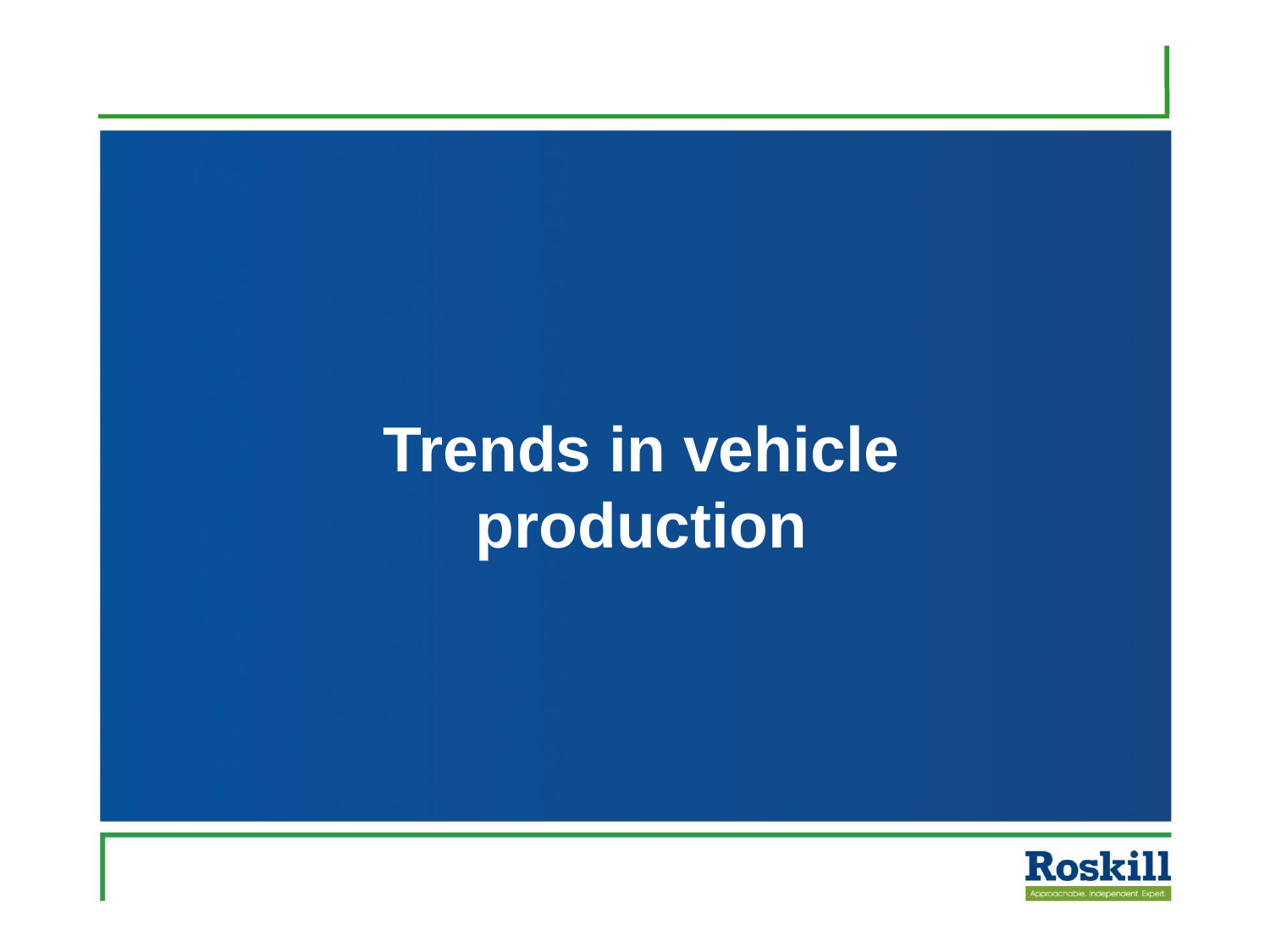#### World: Production of cars and light vehicles (M units)



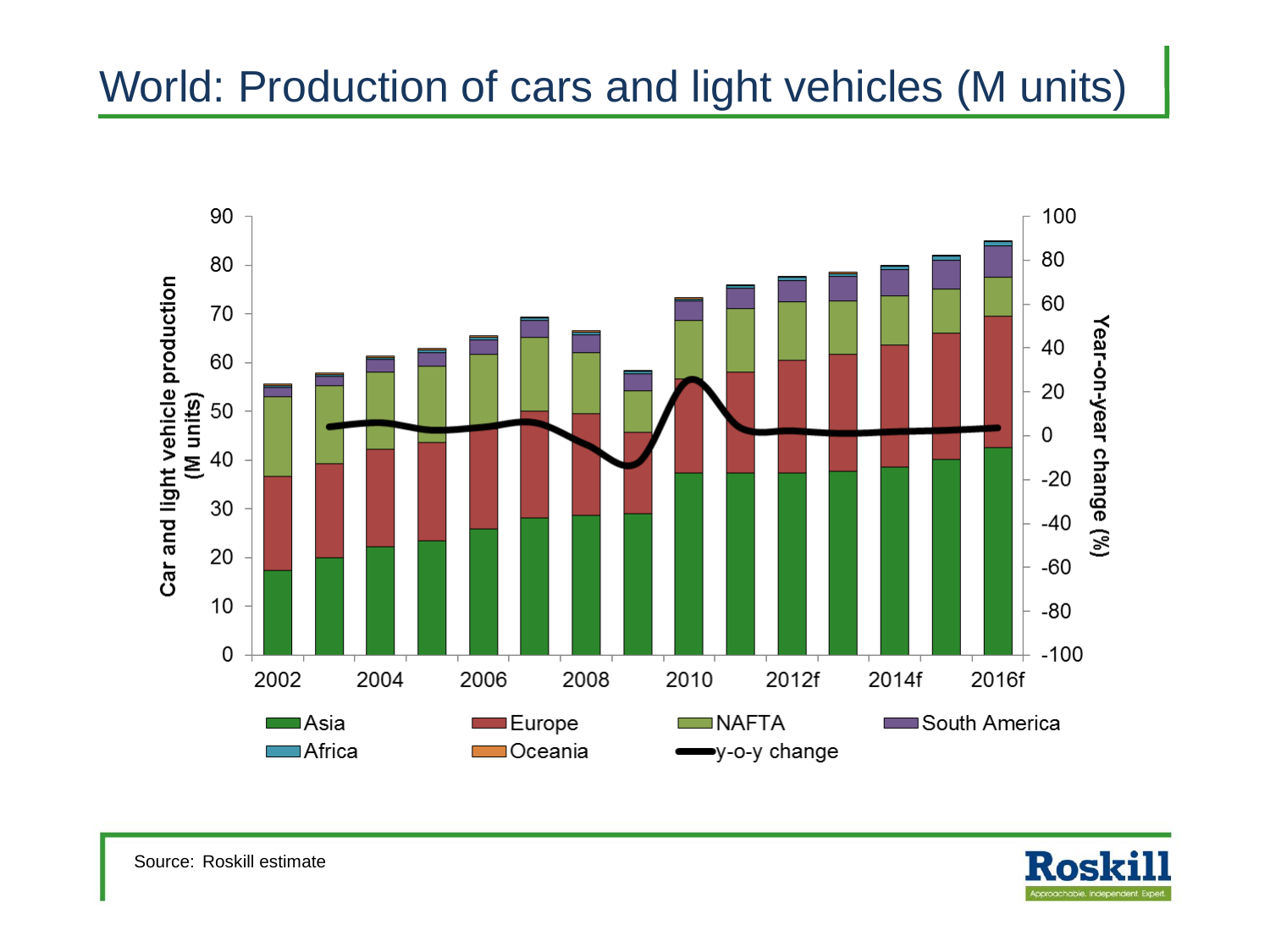#### Regional estimated cumulative HEV sales, 2011





Source: Roskill estimate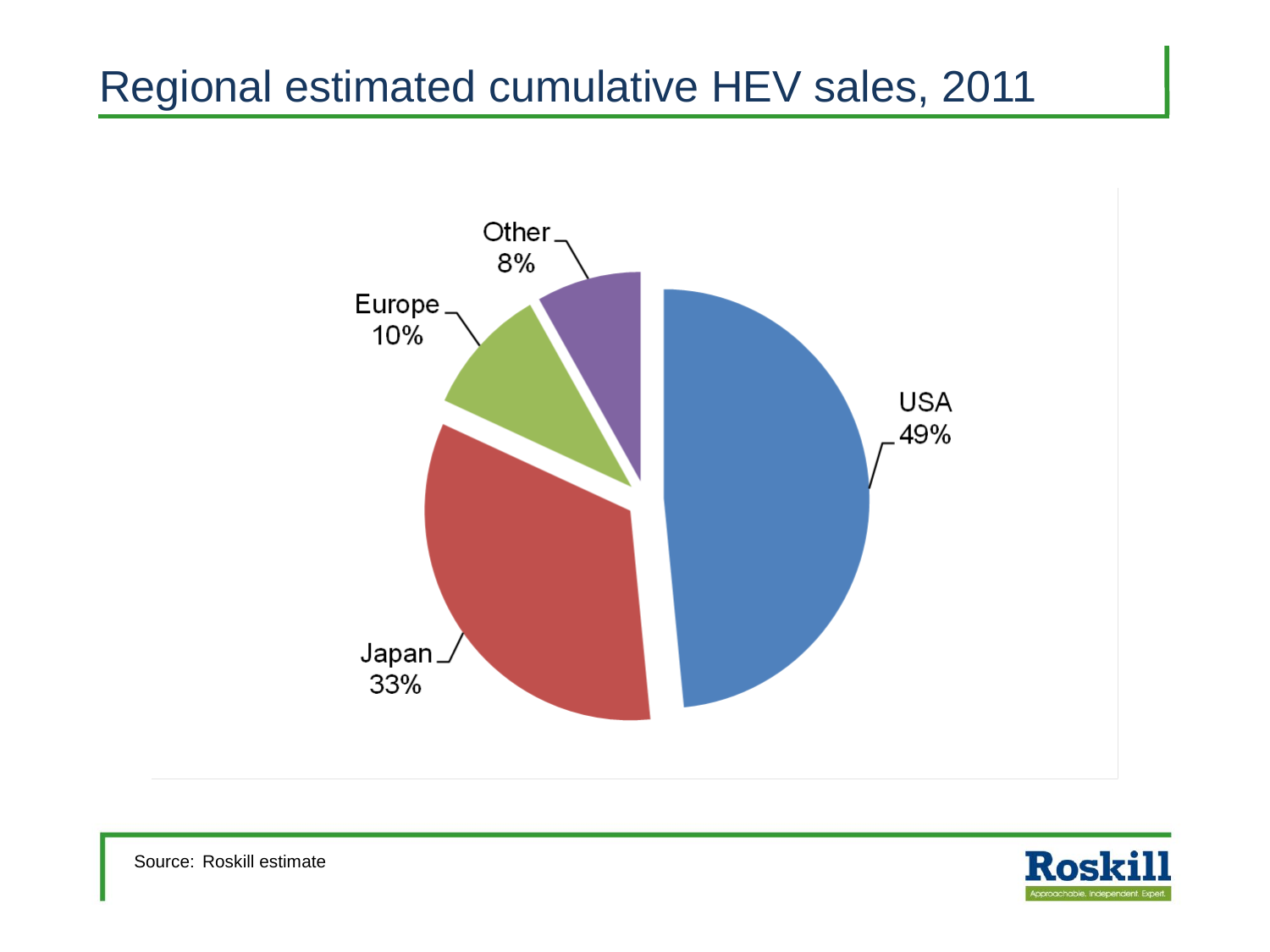### USA: Sales of HEVs and PHEVs by major manufacturer

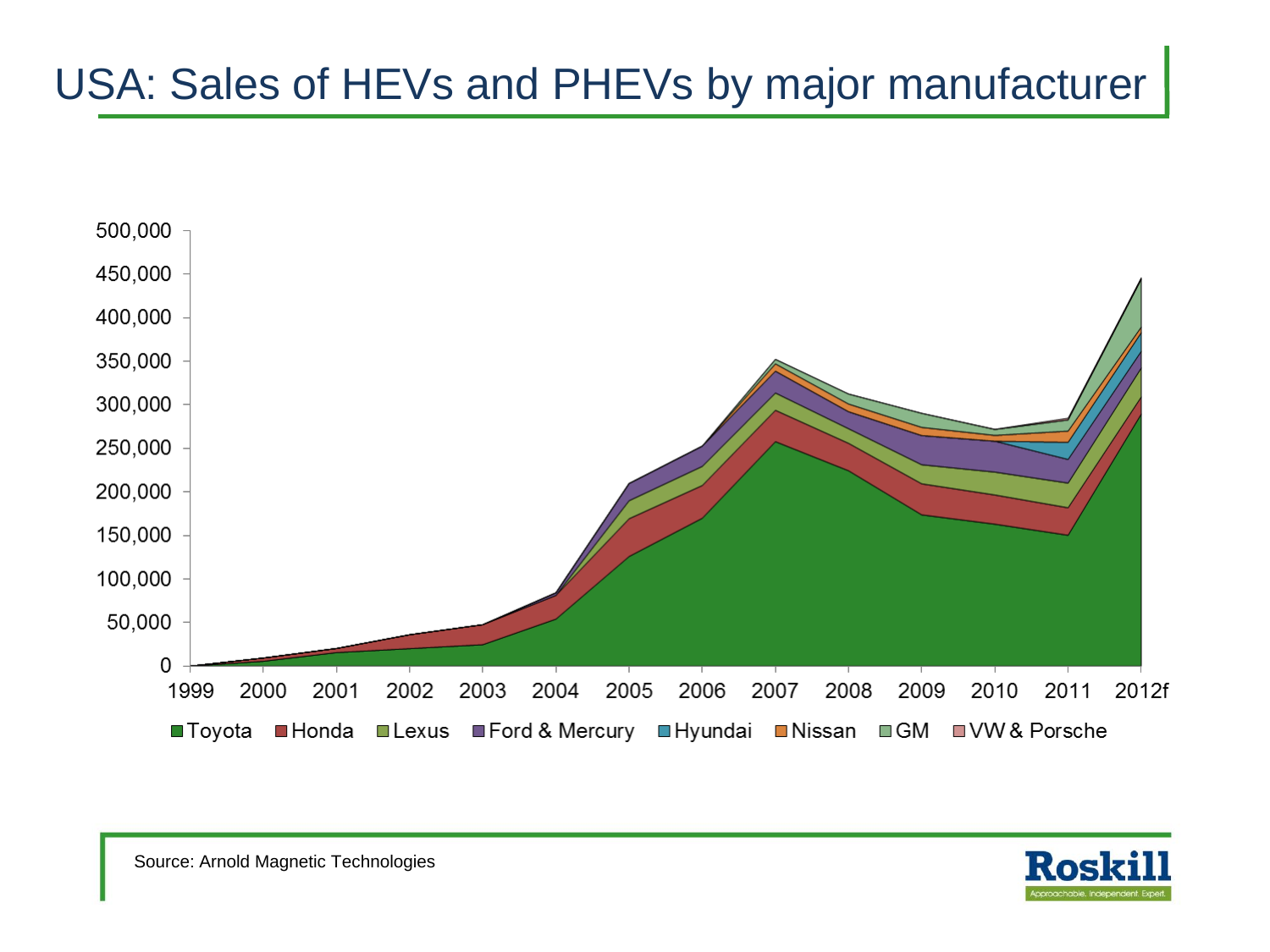#### Overview of the current EV/HEV market

- HEV/EVs account for just 1-2% of total vehicle production
- The USA is home to the largest number of alternative energy vehicles, followed by Japan and Europe
- China was seen as the future, but growth has been slower than expected
- Only 1 Prius was sold in China in 2010, while sales of high-status sports utility vehicles increase (of 13.8M vehicle sales in China in 2010, 6% were SUVs – a 24% growth in SUV sales on 2009)
- Global sales recovered in 2011 following the global economic downturn and increased through 2012

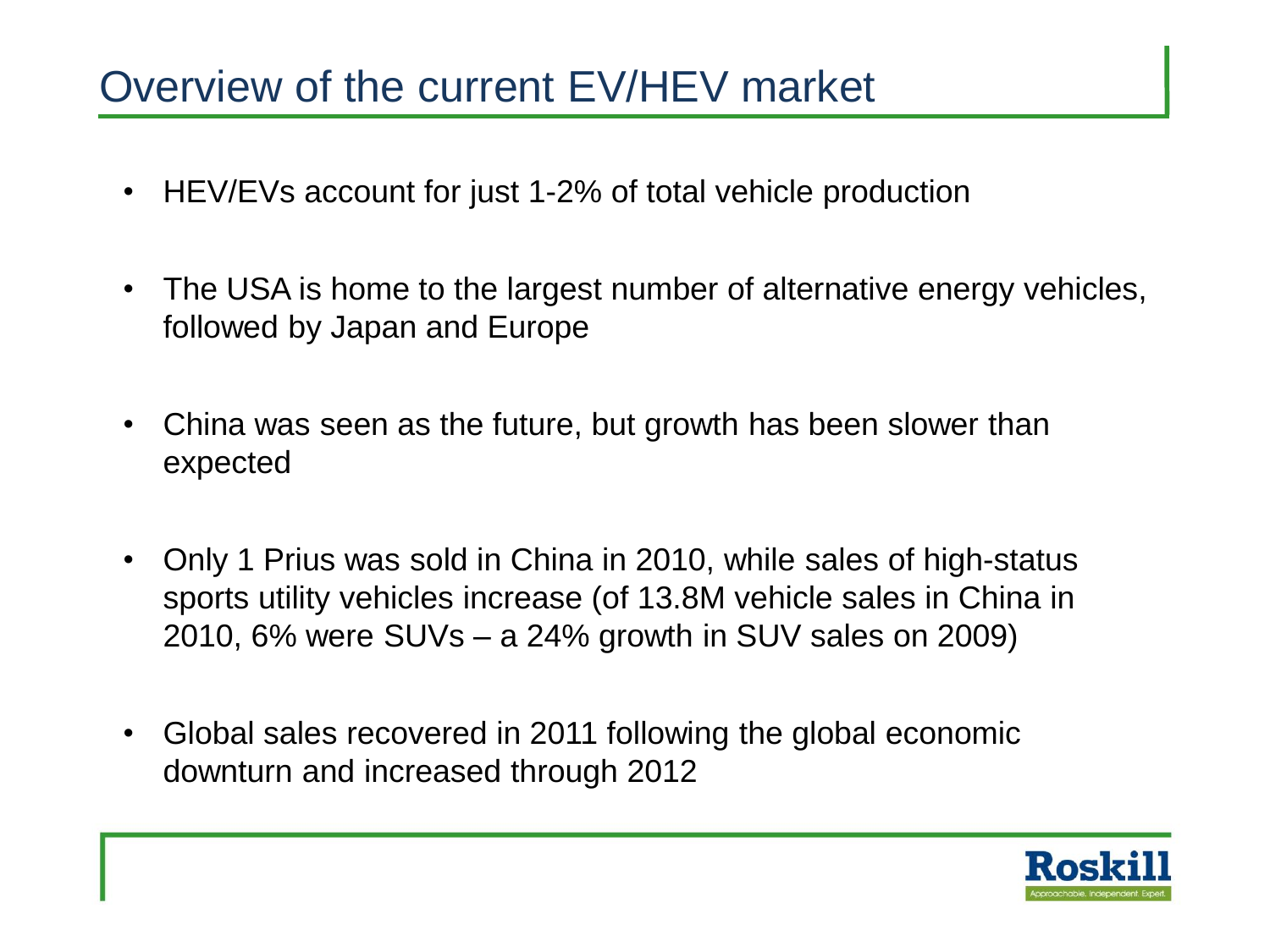# **Future growth of EVs and HEVs**

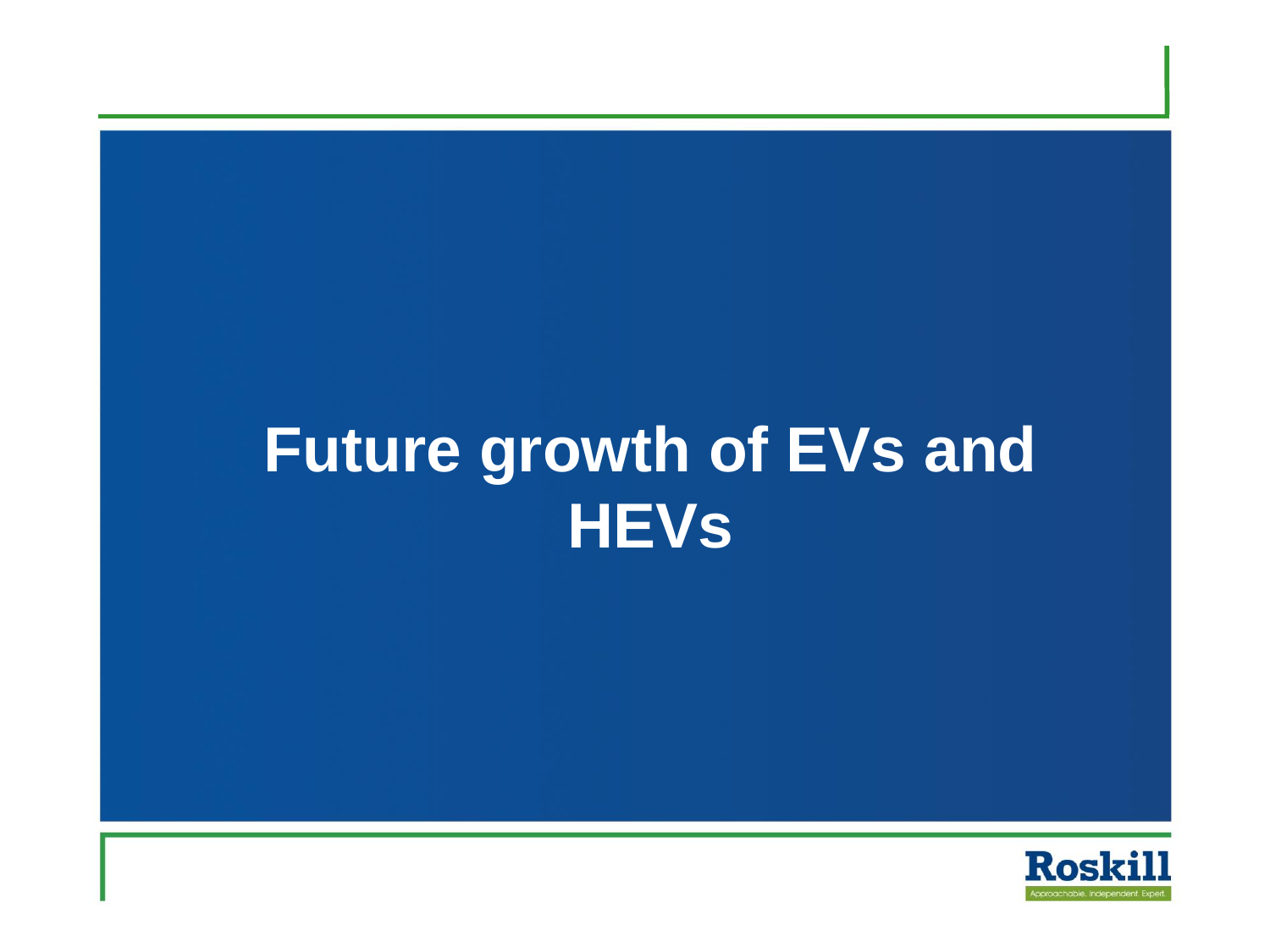#### Factors affecting future growth of EVs/HEVs

- Growth rates not as high as some suggest China is not the future once predicted
- Withdrawal of incentives has already occurred in the USA and new incentives are unlikely in the current economic climate
- However, total vehicle production is increasing
- Continued concern over environmental issues both from consumers and stricter government legislation
- Higher uptake of EVs/HEVs likely from 2015/16 once the global economy recovers. Already seeing increased diversity of models available from manufacturers
- Production of EVs/HEVs could reach 5-8M vehicles by 2020

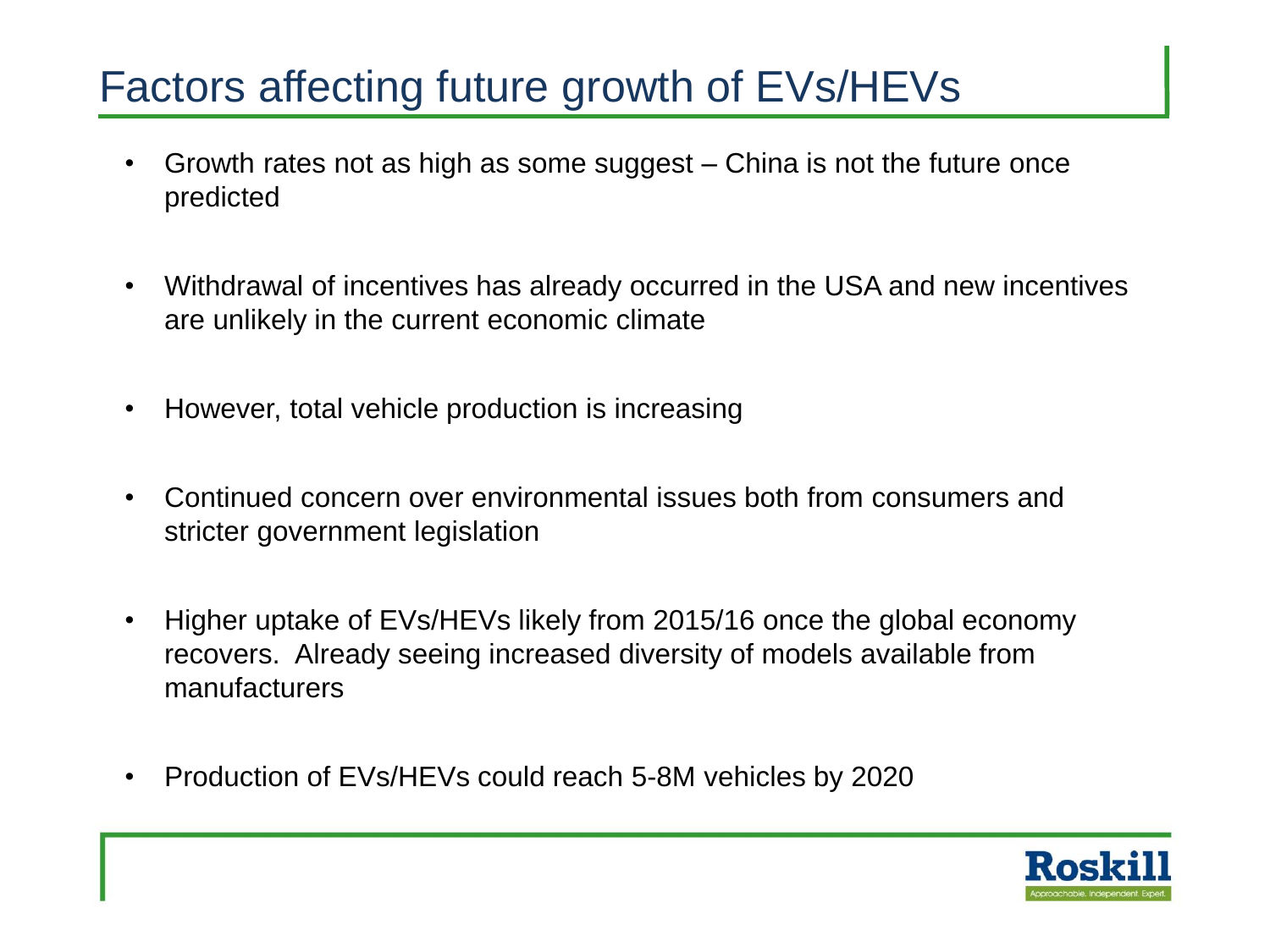#### Forecast sales of BEV, PHEV and HEVs by major manufacturer, 2016

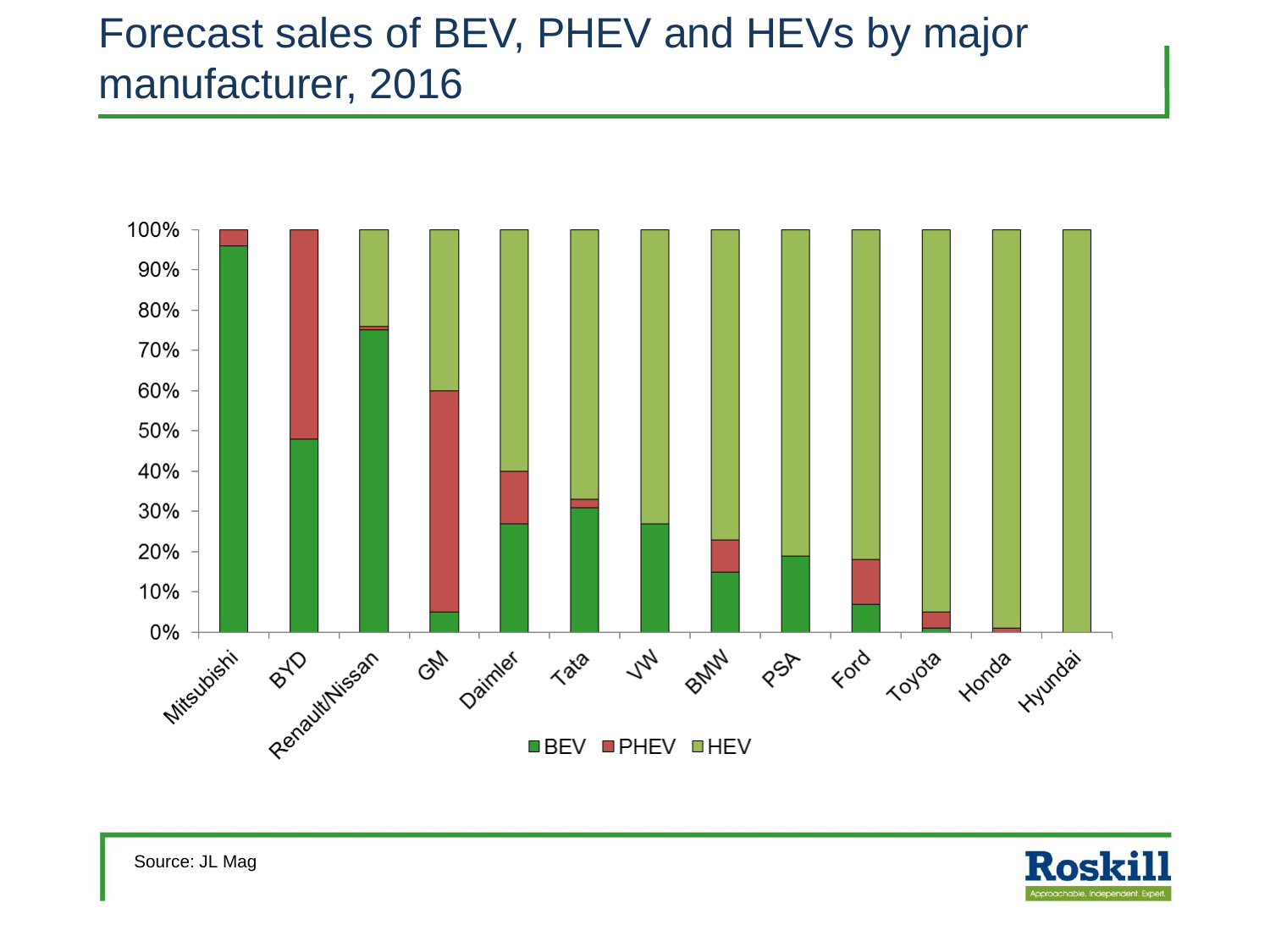### Global forecast production of EVs/HEVs (000' units)





Source: Roskill estimate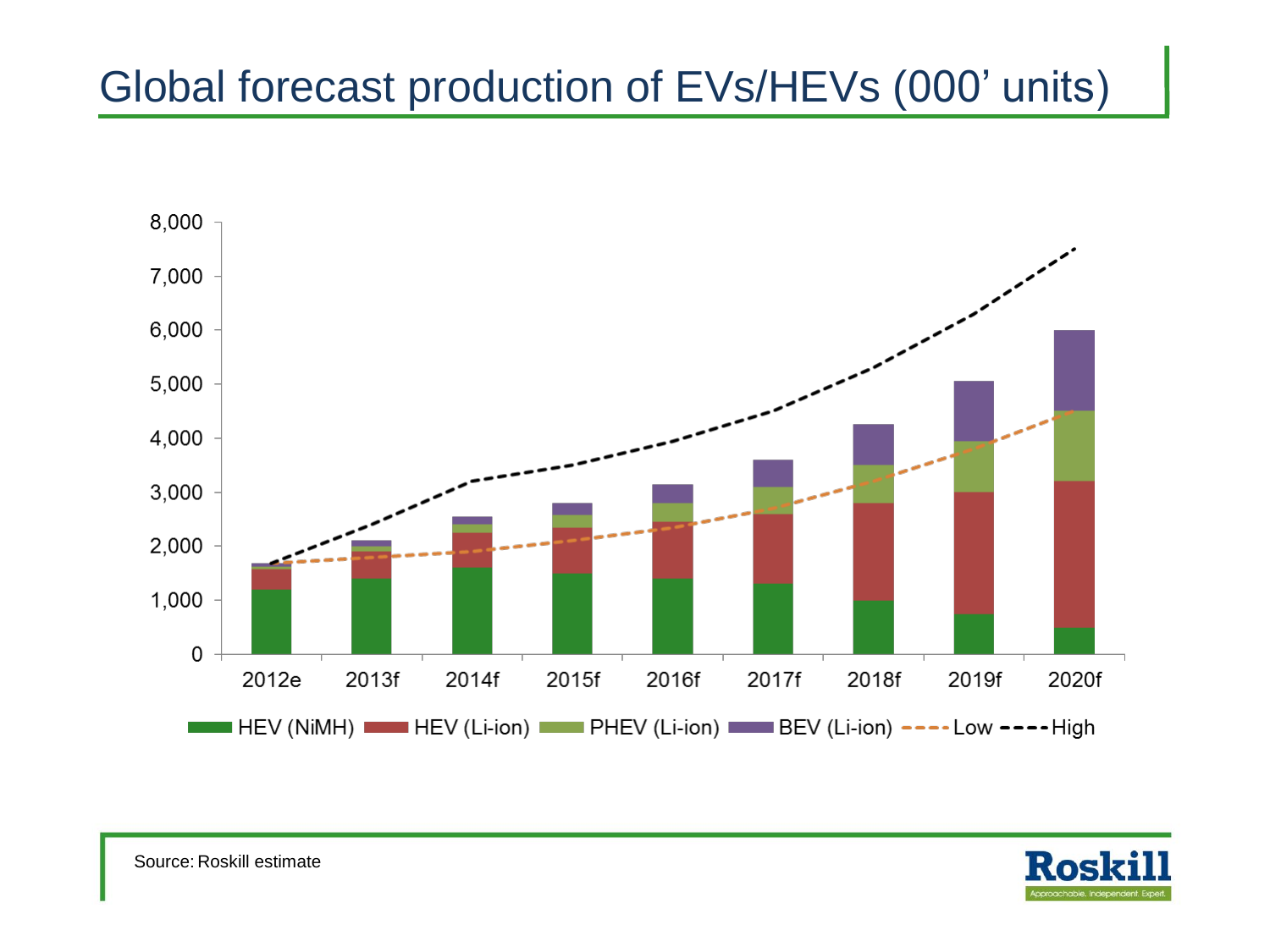# **What does this mean for graphite consumption?**

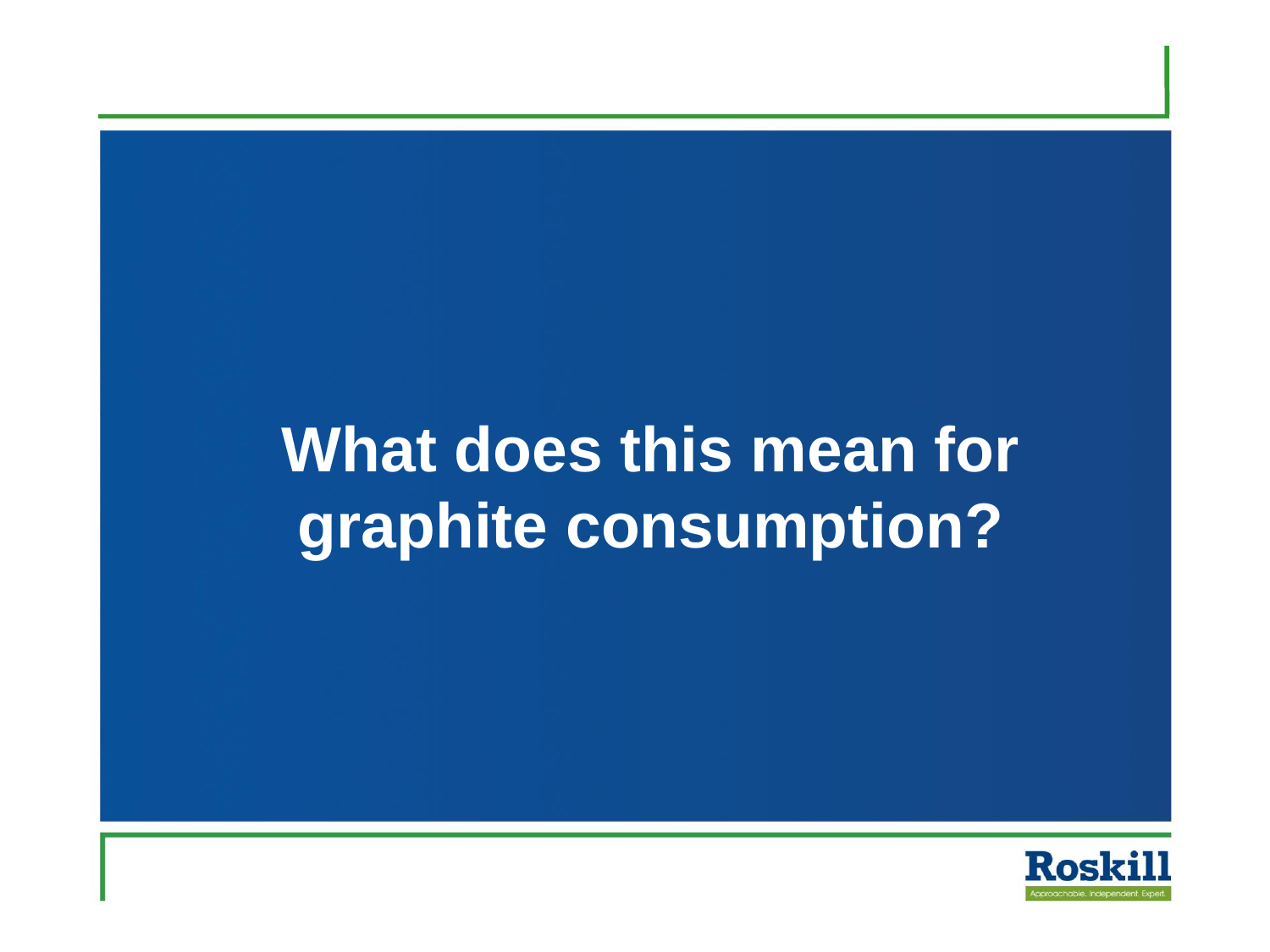### Major uses of graphite in batteries and fuel cells

| <b>Battery type</b>     | Use of graphite                           | <b>Types of graphite</b>                                         |  |  |
|-------------------------|-------------------------------------------|------------------------------------------------------------------|--|--|
| Lithium-ion             | Anode - main host material                | Primary synthetic, spheroidal flake                              |  |  |
| <b>Primary alkaline</b> | Cathode - additive                        |                                                                  |  |  |
| <b>Lead-acid</b>        | Anode/cathode - additive                  | Primary synthetic, purified flake and<br>purified expanded flake |  |  |
| <b>Fuel cell</b>        | Bi-polar plates - main filler<br>material |                                                                  |  |  |

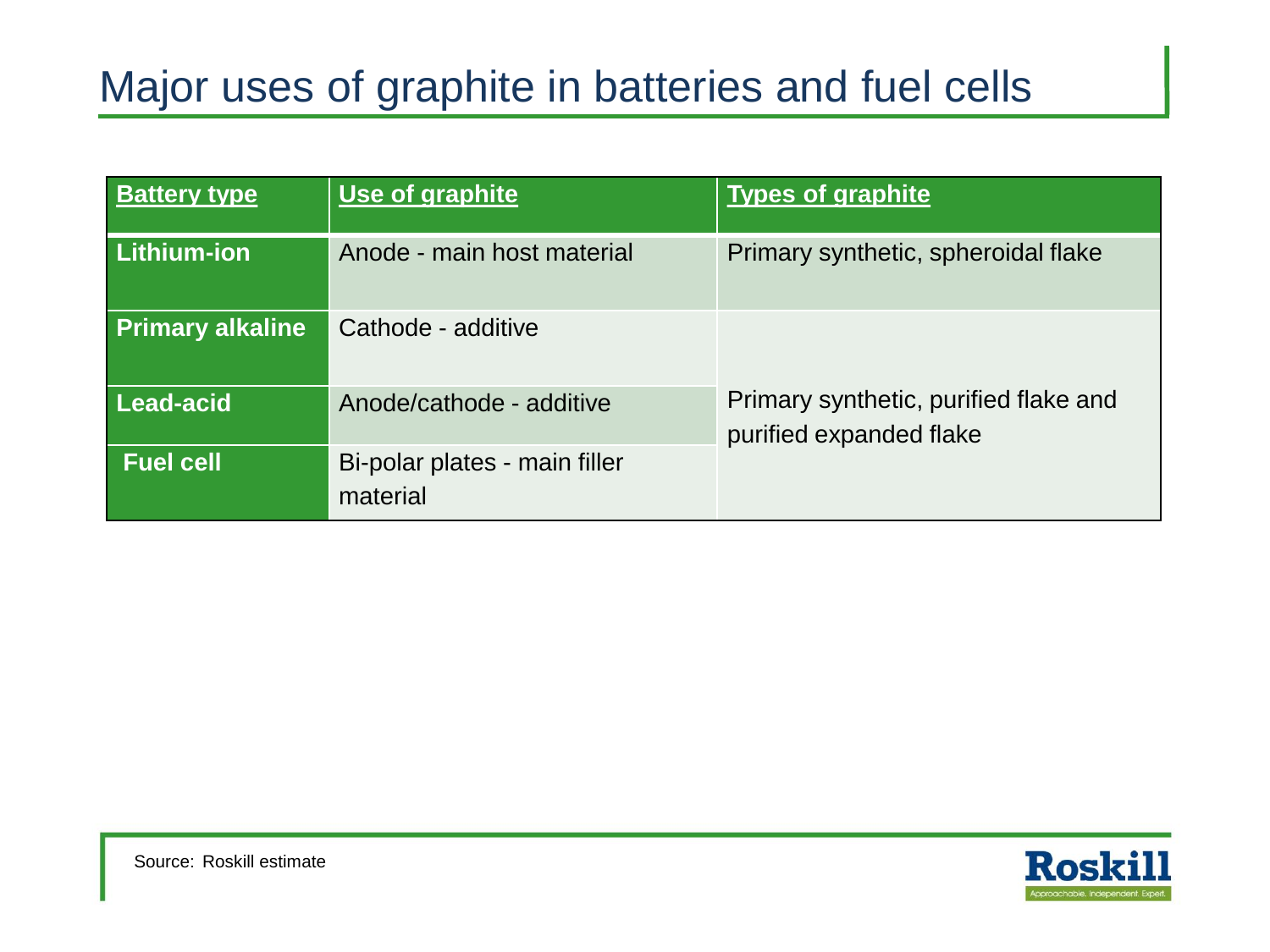#### Graphite in Lithium-ion batteries

- Both high purity synthetic and natural graphite can be used
- Natural flake must undergo a high level of expensive processing to change it into spherical-shaped, high-purity graphite
- High performing spherical graphites are increasingly produced at a price similar to those of synthetic graphite and so competition is increasing between the two materials
- Lithium-ion batteries are one of the few industries where natural and synthetic graphite compete
- The final often comes down to choice come down to price and availability, which may depend on the location of the lithium-ion anode manufacturer – i.e. are you closer to a mine or a synthetic plant

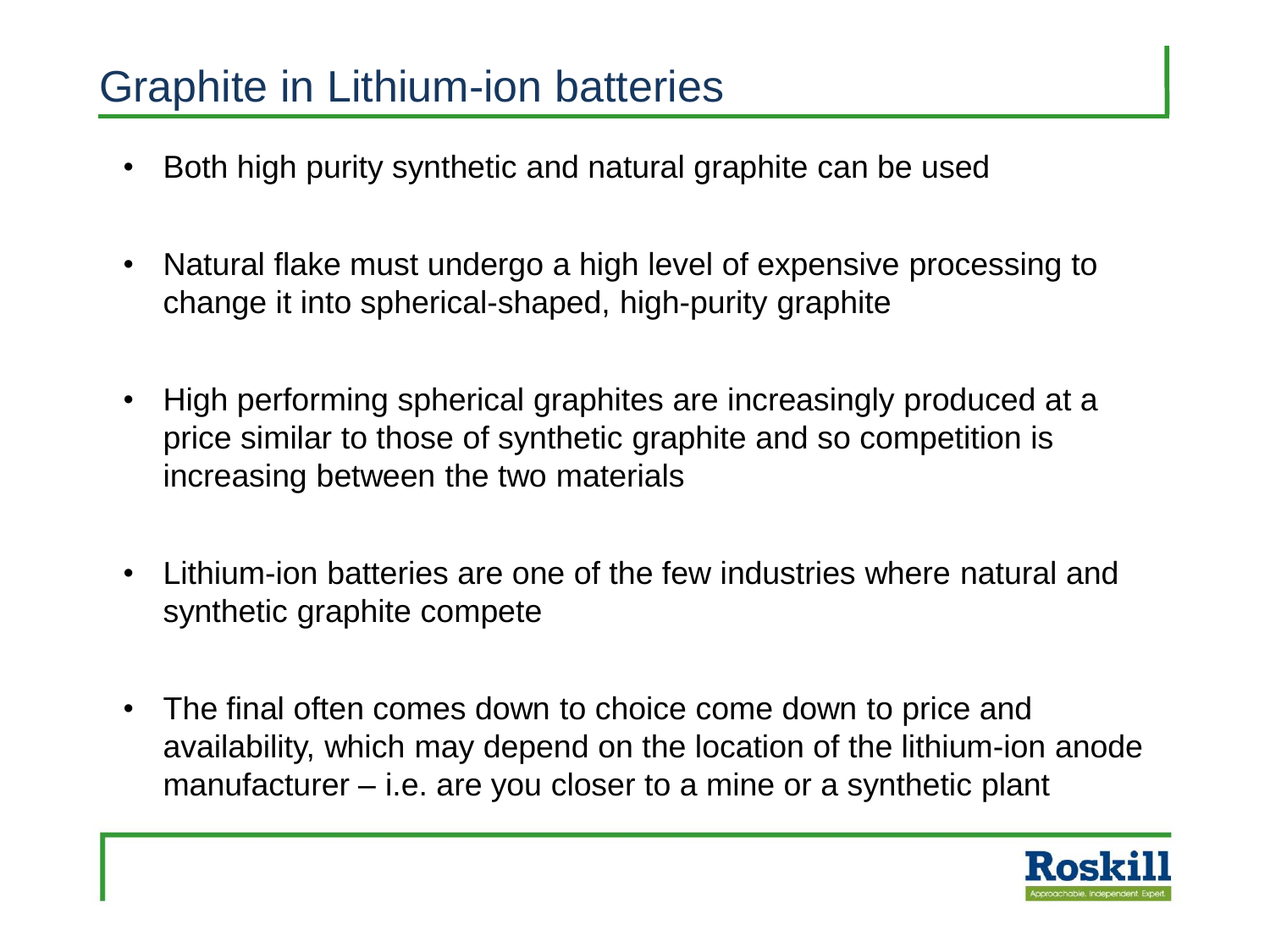Mining 2,000kg, 5% C

Mechanical separation 198kg, 50% C

Flotation 105kg, 95% C

Milling 99kg, 95% C

Spheroidisation 33kg, 95% C

Purification 28.5kg, 99.5% C

Surface treatment 30kg (for 1 EV car)

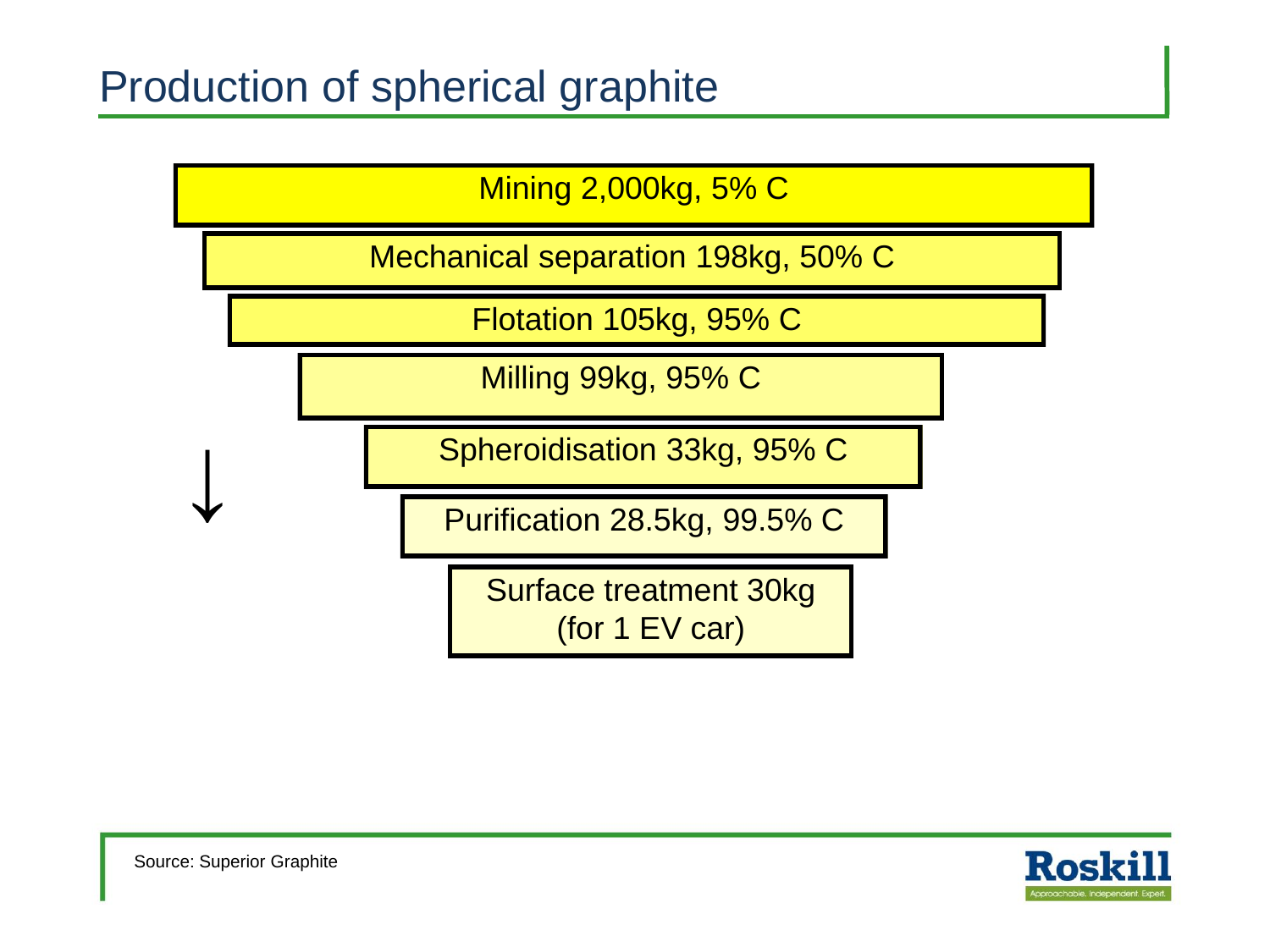### Global graphite consumption in batteries, 2012 and 2016f





Source: Roskill estimate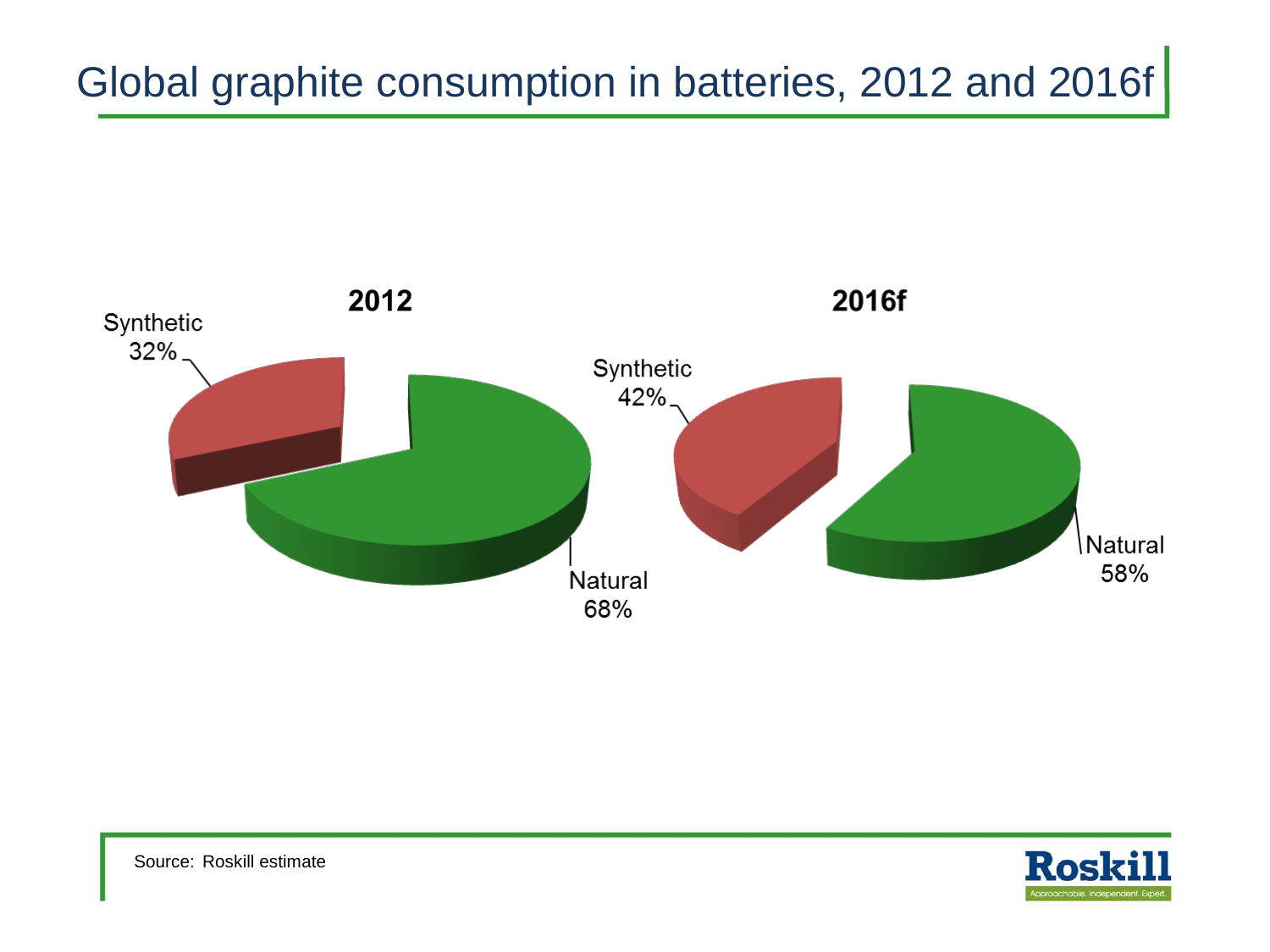# **What does the future hold for the graphite industry?**

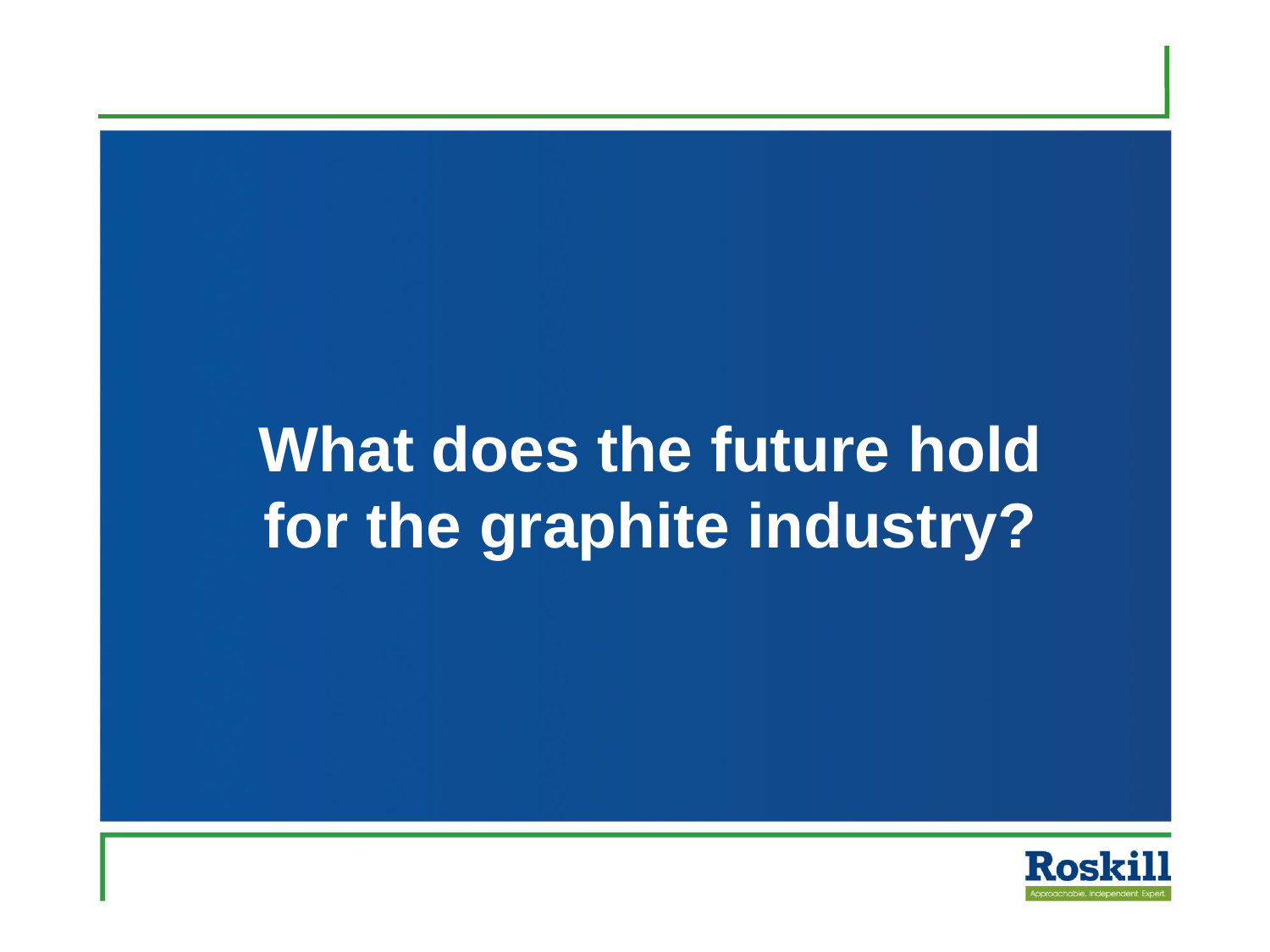#### Global graphite demand, 2016



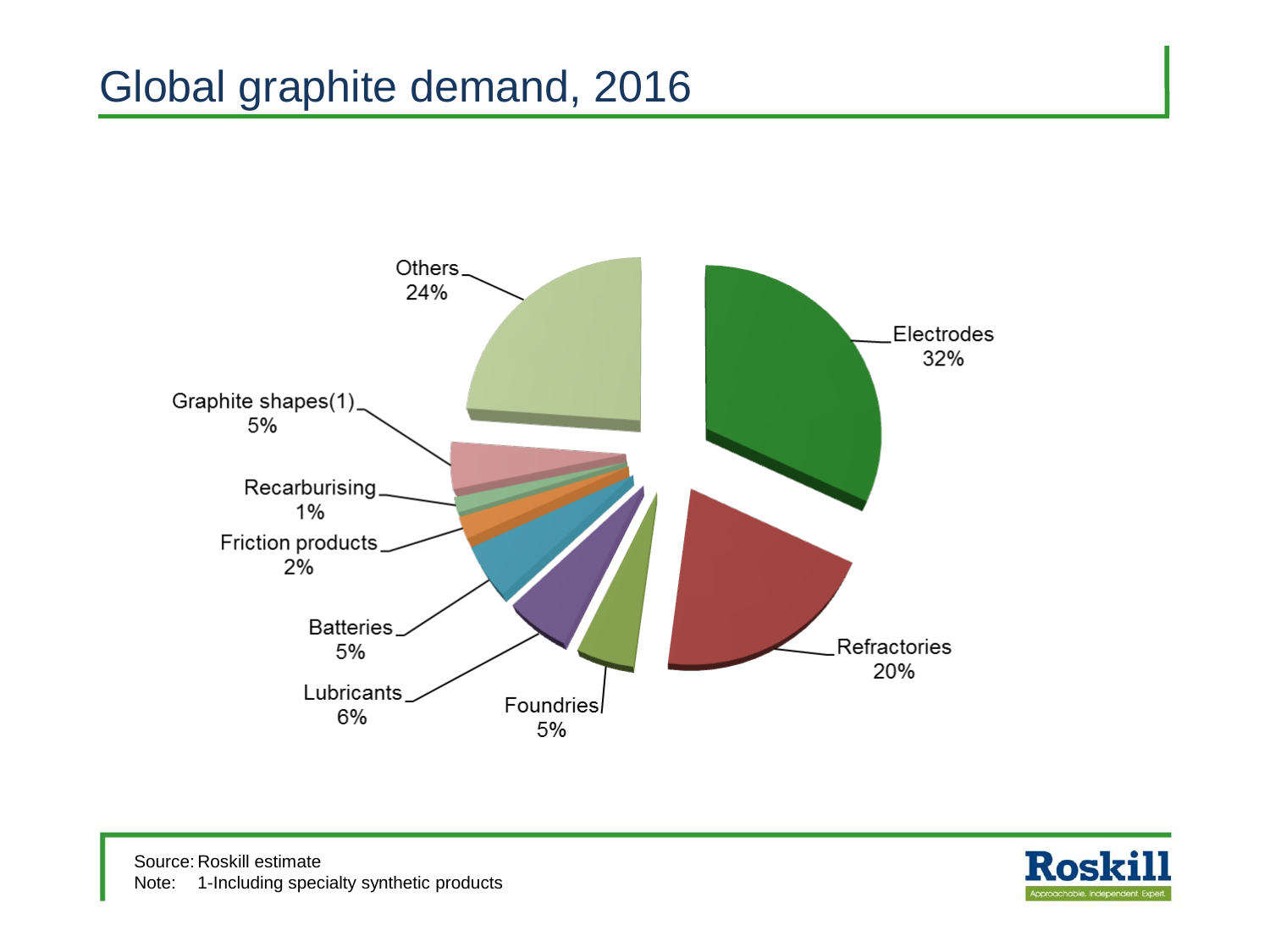#### Global graphite production by type (t)



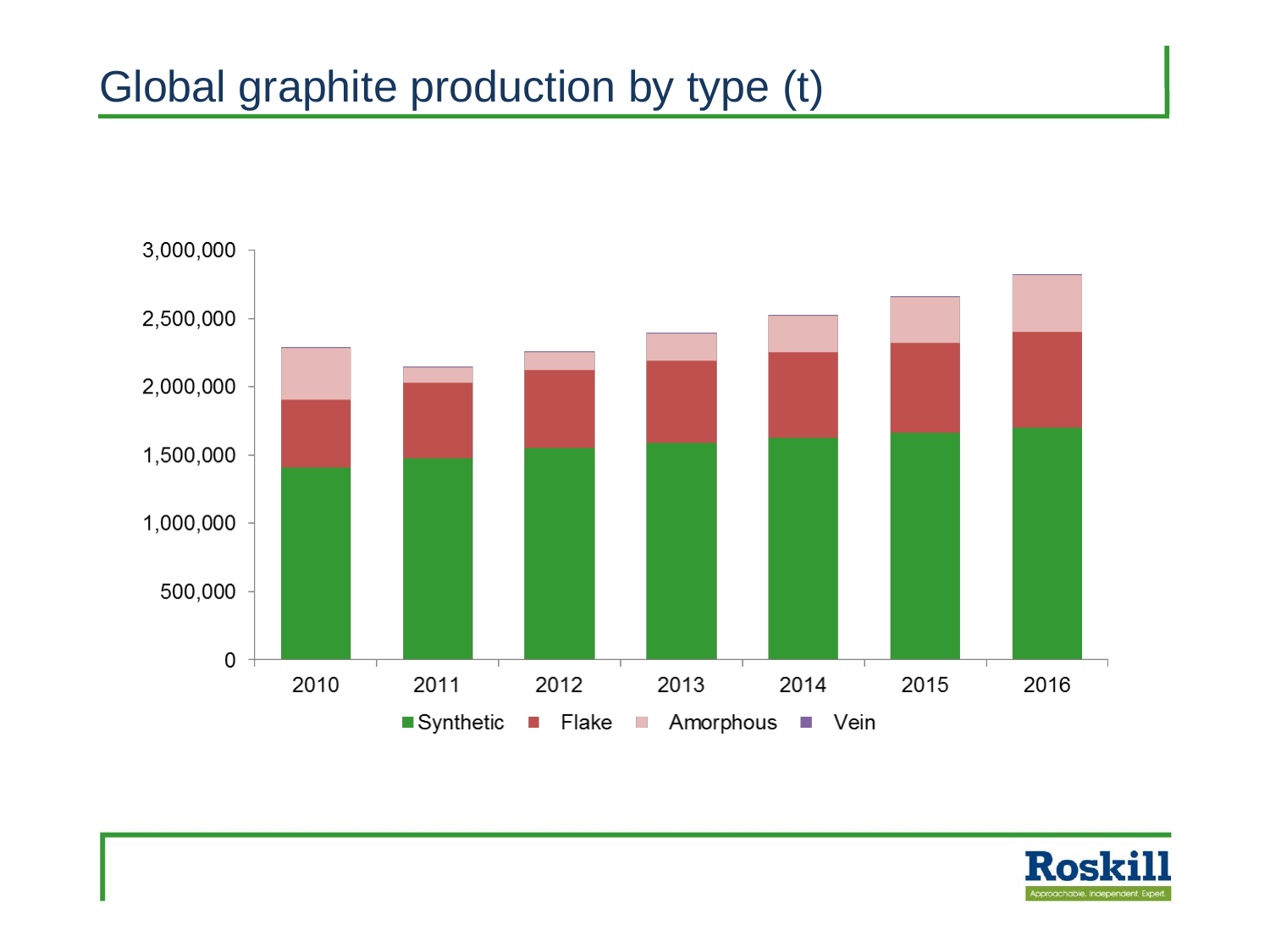#### Natural graphite production by region



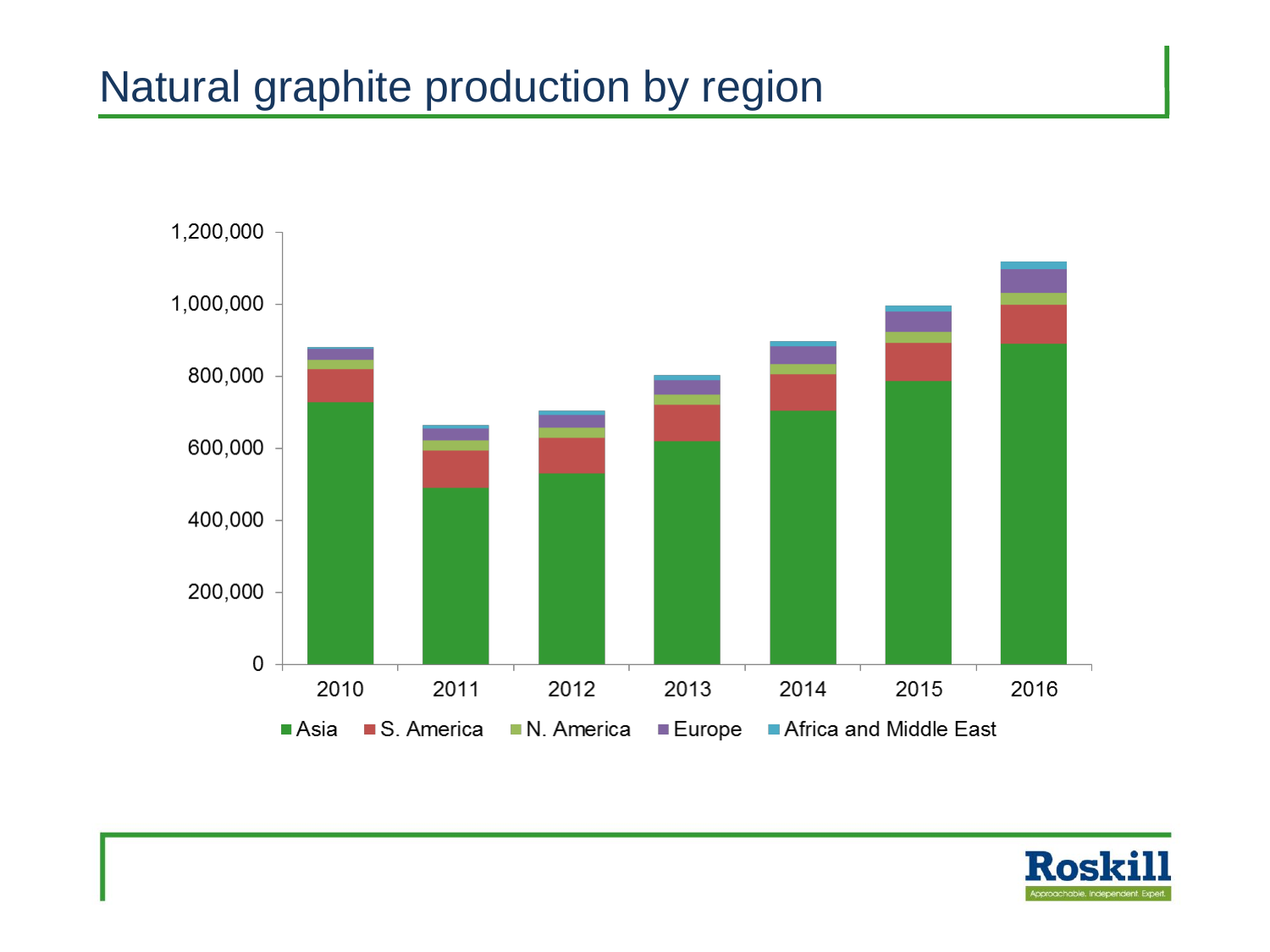#### **Summary**

- In 2012, around 80% of the graphite used in batteries was consumed in lithium-ion batteries
- Graphite consumption in batteries to increase to 114,000t by 2016 mainly due to lithium-ion batteries in consumer products, but to some extent from EV/HEV production
- Accelerated growth after 2015/16 as lithium-ion batteries take an increasing market share from NiMH batteries in HEVs
- Growth in EVs/HEVs underpinned by the desire to increase efficiency and decrease emissions, both from the consumer and from governments
- Demand will increase both for synthetic and for natural graphite and is already encouraging the development new flake deposits and synthetic capacity